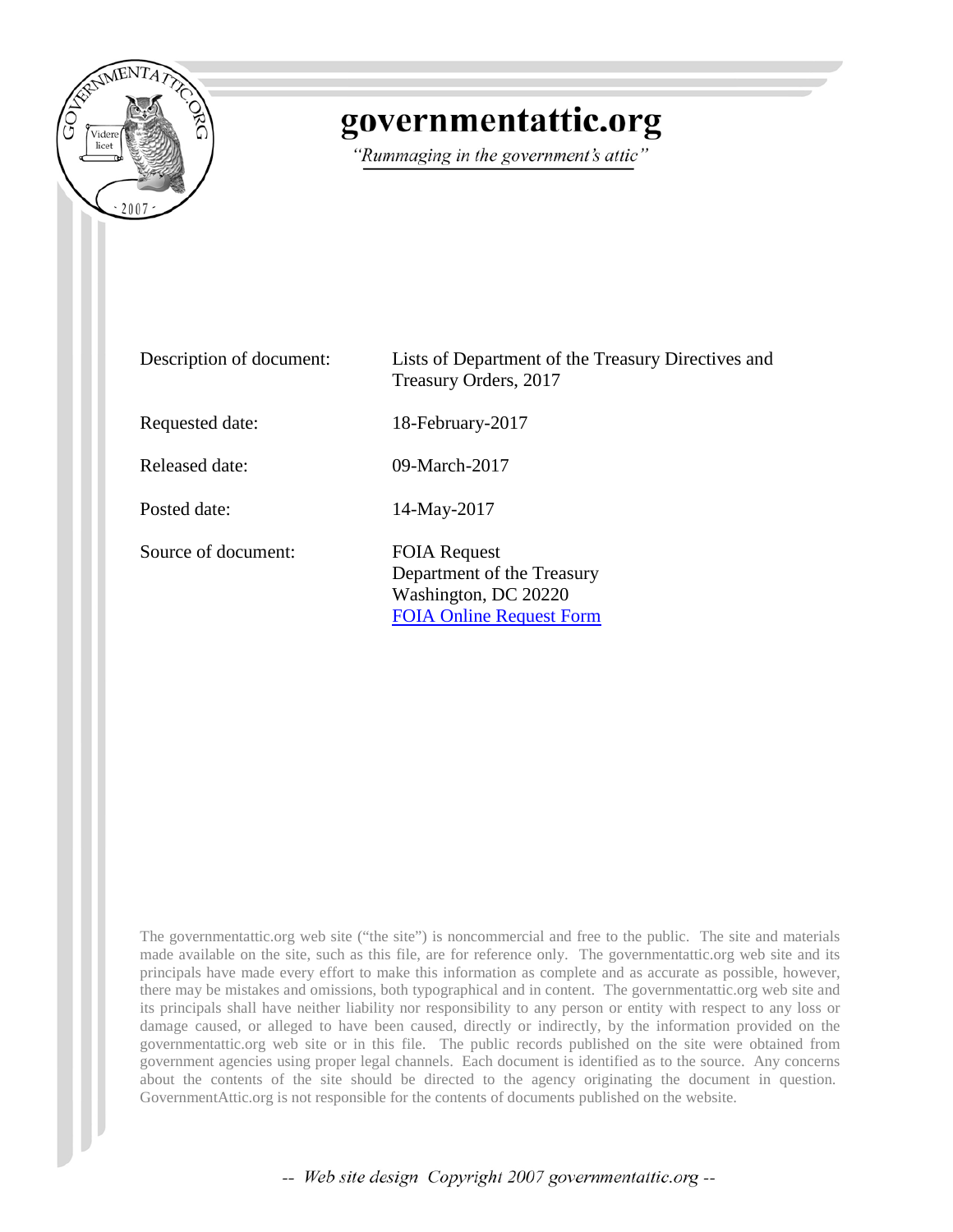

#### **DEPARTMENTOFTHETREASURY WASHINGTON,** D.C.

March 9, 2017

RE: 2017-02-208

This concerns your Freedom of Information Act (FOIA) request dated, February 18, 2017 submitted to the U.S. Department of the Treasury. You are seeking a "listing of Treasury Directive Publications **(TD**  Ps)".

I have reviewed your request and have determined that the information you have requested is publicly available. For your convenience, you may access this information at the link below:

https://www.treasury.gov/about/role-of-treasury/orders-directives/Pages/directives-subject.aspx

Your request has been appropriately closed. Please be advised that this action is not a denial of your request and will not preclude you from filing other requests in the future.

You may contact the FOIA Public Liaison, Deryl L. Richardson, Jr., at any time for any questions you may have concerning your request via telephone at (202) 622-8098; or email at FOIAPublicLiaisonDepartmentalOffices@treasury.gov.

You may also wish to contact the Office of Government Information Services (OGIS), the Federal FOIA Ombudsman's office which offers mediation services to help resolve disputes between FOIA requesters and Federal agencies. The contact information for OGIS is:

Office of Government Information Services National Archives and Records Administration 8601 Adelphi Road - OGIS College Park, MD 20740-6001 ogis@nara.gov ogis.archives.gov (202) 741-5770 (877) 684-6448

If additional questions arise concerning this action, please contact me via telephone at (202) 622-0930; or via email at TreasFOIA@treasury.gov. Please reference FOIA request 2017-02-208 when inquiring about this request.

Sincerely,

Michelle L. Henshaw

Digitally signed by Michelle L. Henshaw<br>DN: c=US, o=U.S. Government, ou=Department of the<br>Treasury, ou=Departmental Offices, ou=People,<br>serialNumber=311058, cn=Michelle L. Henshaw<br>Date: 2017.03.09 08:31:54 -05'00'

Michelle Henshaw FOIA Case Manager, FOIA and Transparency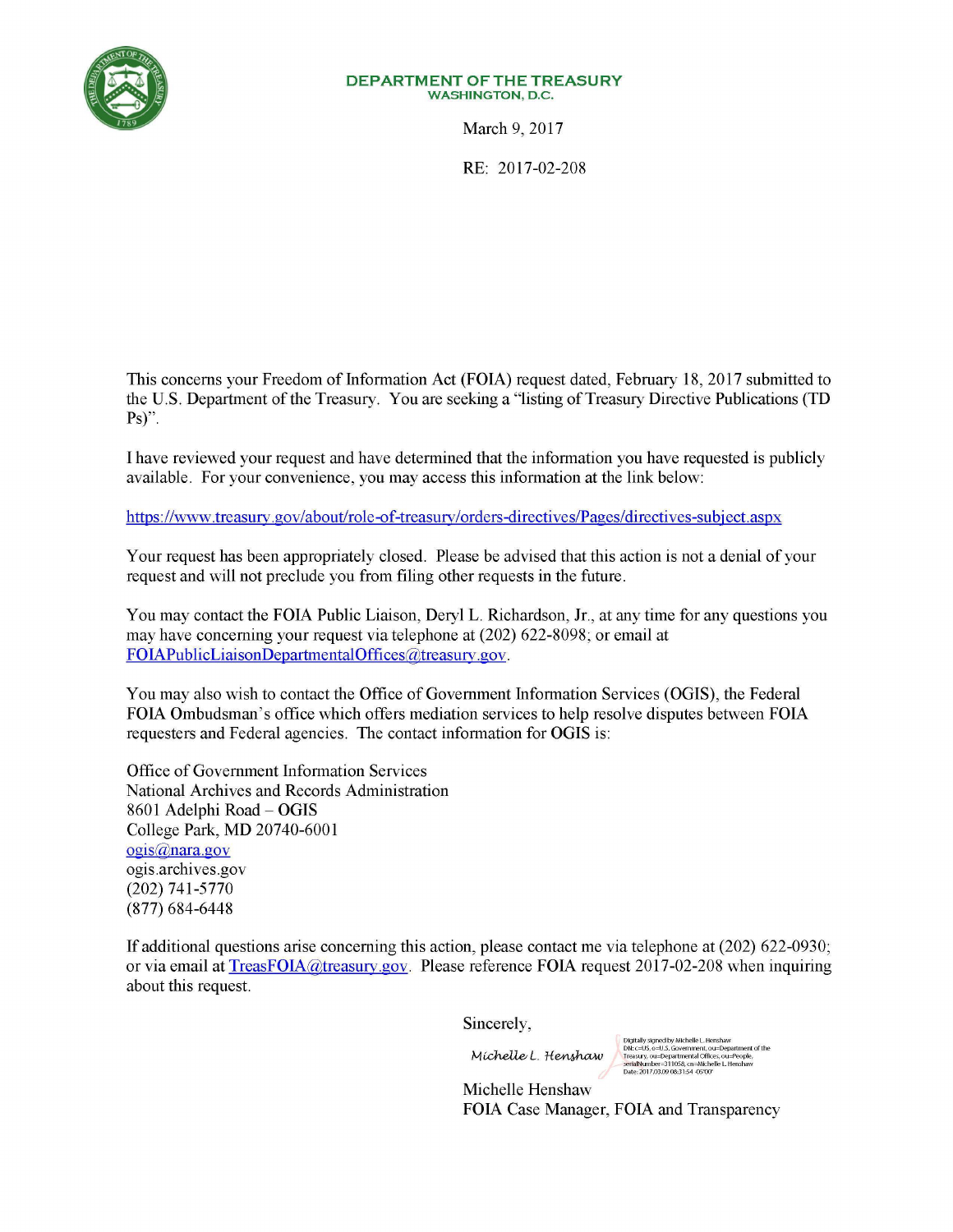# **Numerical Index of Treasury Directives**

**KEY**

\* = Cancelled Directives

## **00**

Title

- [00-02](https://www.treasury.gov/about/role-of-treasury/orders-directives/Pages/td00-02.aspx) \* Numerical Index of Treasury Orders
- [00-03](https://www.treasury.gov/about/role-of-treasury/orders-directives/Pages/td00-03.aspx) \* Numerical Index of Treasury Directives
- [00-04](https://www.treasury.gov/about/role-of-treasury/orders-directives/Pages/TD00-04-Cancellation-Notice.aspx) \* Handbooks Issued by Departmental Office
- [00-05](https://www.treasury.gov/about/role-of-treasury/orders-directives/Pages/td00-05.aspx) Department of the Treasury Orders and Directives Program
- [00-06 \\*](https://www.treasury.gov/about/role-of-treasury/orders-directives/Pages/td00-06.aspx) Cross Index of Treasury Directives
- [00-07](https://www.treasury.gov/about/role-of-treasury/orders-directives/Pages/td00-07.aspx) \* Cross Index of Treasury Orders
- [00-08](https://www.treasury.gov/about/role-of-treasury/orders-directives/Pages/td00-08.aspx) \* Keyword/Subject Index of Treasury Orders
- [00-09](https://www.treasury.gov/about/role-of-treasury/orders-directives/Pages/td00-09.aspx) \* Keyword/Subject Index of Treasury Directives

#### **10 Delegations**

#### **11 Under Secretaries, Inspector General**

#### **12 Assistant Secretary (Management) and Chief Financial Officer**

#### **Administrative Finance**

DirectiveTitle

- [12-04](https://www.treasury.gov/about/role-of-treasury/orders-directives/Pages/td12-04.aspx) \* Delegation of Authority for Budget Execution in the Departmental Offices
- [12-05](https://www.treasury.gov/about/role-of-treasury/orders-directives/Pages/TREASURY-DIRECTIVE-12-05.aspx) Treasury Franchise Fund

#### **Procurement**

- [12-11](https://www.treasury.gov/about/role-of-treasury/orders-directives/Pages/td12-11.aspx) Authorities of the Senior Procurement Executive
- [12-12](https://www.treasury.gov/about/role-of-treasury/orders-directives/Pages/td12-12.aspx) Procurement and Non-Procurement Suspension and Debarment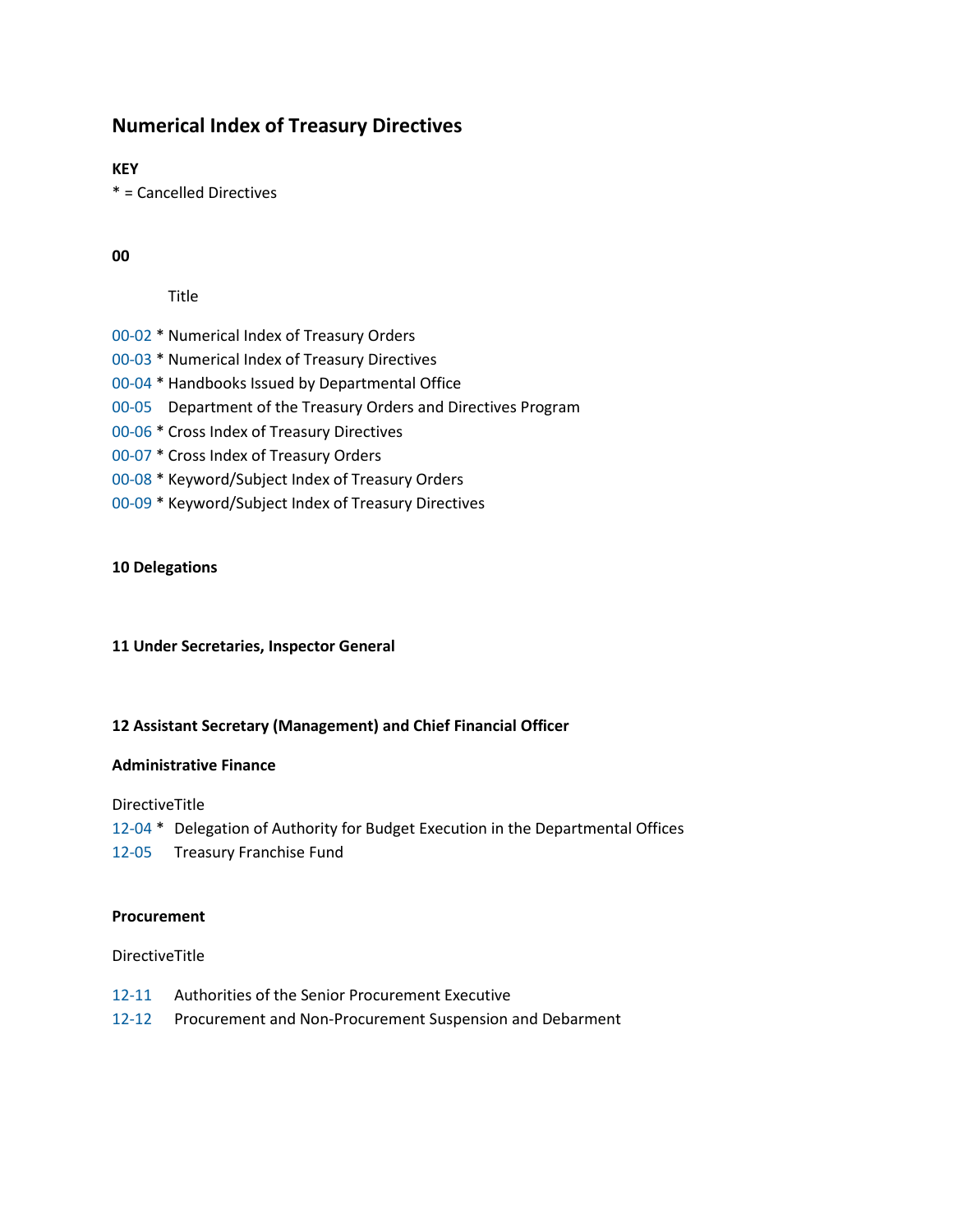## **Real and Personal Property**

## DirectiveTitle

[12-22](https://www.treasury.gov/about/role-of-treasury/orders-directives/Pages/td12-22.aspx) \* Delegation of Lease Acquisition Authority to Acquire Special Purpose Space

#### **Travel**

#### DirectiveTitle

- [12-24](https://www.treasury.gov/about/role-of-treasury/orders-directives/Pages/td12-24.aspx) Delegation of Authority to Accept Payment from Non-Federal Sources for Travel Expenses
- [12-26](https://www.treasury.gov/about/role-of-treasury/orders-directives/Pages/td12-26.aspx) \* Delegation of Authority to Approve the Use of Cash for Official Travel
- [12-27](https://www.treasury.gov/about/role-of-treasury/orders-directives/Pages/td12-27.aspx) Delegation of Authority to Approve Certain Travel and Related Expenses for Personnel Assigned
- Outside the United States

#### **Personnel**

## DirectiveTitle

- [12-31](https://www.treasury.gov/about/role-of-treasury/orders-directives/Pages/td12-31.aspx) Delegation of Personnel Authority to Deputy Assistant Secretary for Human Resources and Chief Human Capital Officer
- [12-32](https://www.treasury.gov/about/role-of-treasury/orders-directives/Pages/td12-32.aspx) Delegation of Authority Concerning Personnel Security
- [12-36](https://www.treasury.gov/about/role-of-treasury/orders-directives/Pages/td12-36.aspx) \* Redelegation of Agency Head Review Authority
- [12-39](https://www.treasury.gov/about/role-of-treasury/orders-directives/Pages/td12-39.aspx) \* Delegation of Authority to the Inspector General to Transfer Staff

#### **Equal Employment Opportunity**

#### DirectiveTitle

[12-41](https://www.treasury.gov/about/role-of-treasury/orders-directives/Pages/td12-41.aspx) Delegation of Authority Concerning Equal Employment Opportunity (EEO) Programs and

Treasury Complaint Center (TCC)

#### **Records**

- [12-51](https://www.treasury.gov/about/role-of-treasury/orders-directives/Pages/td12-51.aspx) Affixing the Department of the Treasury Seal
- [12-52](https://www.treasury.gov/about/role-of-treasury/orders-directives/Pages/td12-52.aspx) \* Approval of Privacy Act Documents
- [12-53](https://www.treasury.gov/about/role-of-treasury/orders-directives/Pages/td12-53.aspx) Delegations of Authority to Make Decisions on Appeals under the Freedom of Information Act and the Privacy Act.
- [12-54](https://www.treasury.gov/about/role-of-treasury/orders-directives/Pages/td12-54.aspx) \* Approval of Privacy Act Documents; authority delegation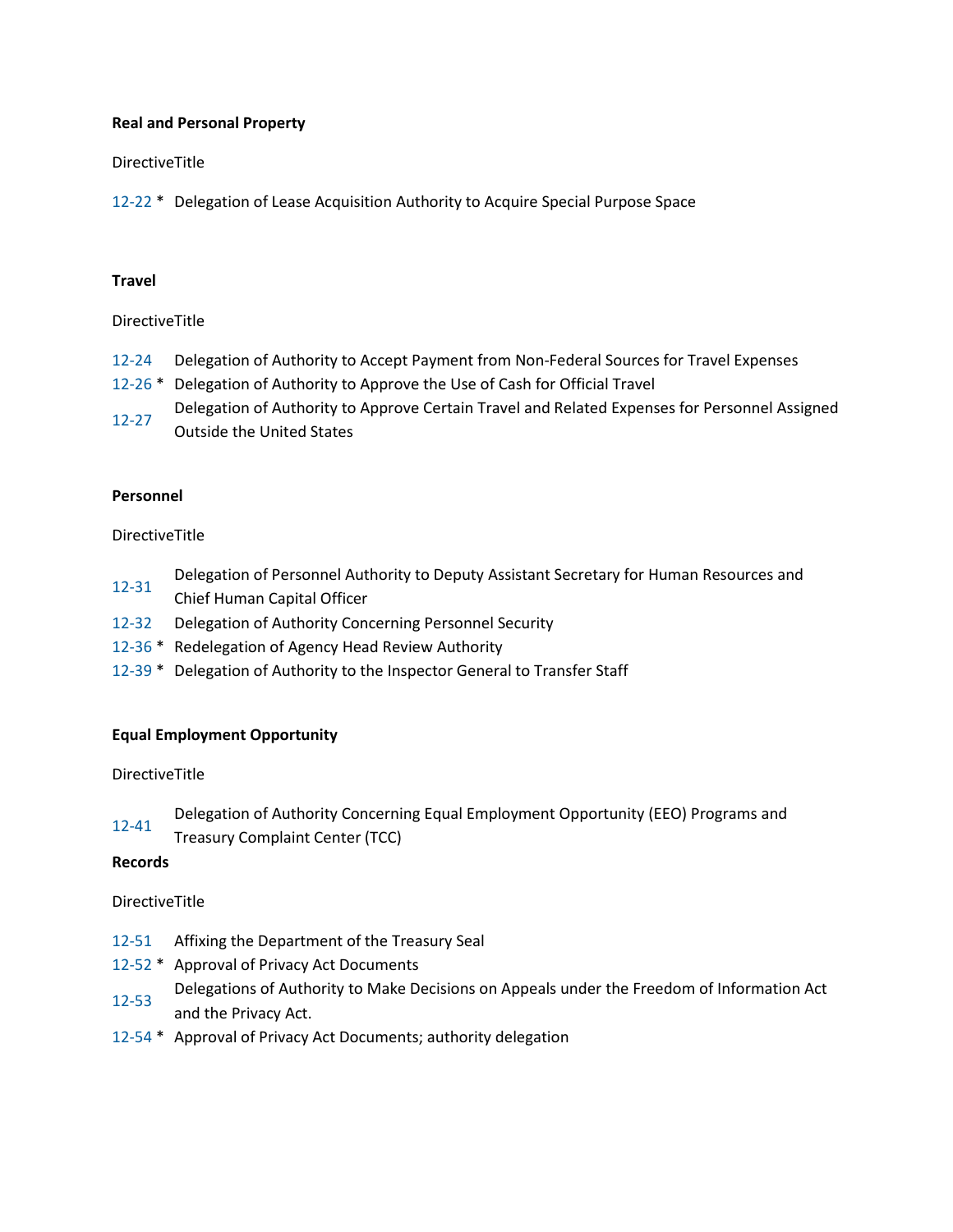#### **Conference Planning**

#### DirectiveTitle

[12-70](https://www.treasury.gov/about/role-of-treasury/orders-directives/Pages/td12-70.aspx) Policy and Guidance for Conference Approval Planning and Reporting

#### **13 Under Secretary (Domestic Finance)**

#### DirectiveTitle

Delegation of Authority to the Assistant Secretary (Financial Markets) for the Government

- [13-01](https://www.treasury.gov/about/role-of-treasury/orders-directives/Pages/td13-01.aspx) Securities Act of 1986 and the Government Securities Act Amendments of 1993 ("GSAA of 1993")
- [13-02](https://www.treasury.gov/about/role-of-treasury/orders-directives/Pages/td13-02.aspx) Delegation of Authority Under the Government Securities Act of 1986 Delegation of Authority Related to the United States Community Adjustment and Investment
- [13-03](https://www.treasury.gov/about/role-of-treasury/orders-directives/Pages/td13-03.aspx) Program, and Designation of Representative on the Community Adjustment and Investment Program Finance Committee
- [13-04](https://www.treasury.gov/about/role-of-treasury/orders-directives/Pages/td13-04.aspx) \* Delegation of Authority Relating to the United States Enrichment Corporation Privatization
- [13-05](https://www.treasury.gov/about/role-of-treasury/orders-directives/Pages/td13-05.aspx) Delegation of Authority for Administering the Community Development Financial Istitutions Fund
- [13-20](https://www.treasury.gov/about/role-of-treasury/orders-directives/Pages/td13-20.aspx) Delegation of Authority for Administering the District of Columbia Retirement Programs [13-21](https://www.treasury.gov/about/role-of-treasury/orders-directives/Pages/td13-21.aspx) Delegation of Authority to the Director, Community Development Financial Institutions Fund,
- for Administering the New Markets Tax Credit Program
- [13-22](https://www.treasury.gov/about/role-of-treasury/orders-directives/Pages/td13-22.aspx) Delegation of Authority for Small Business Lending Fund and State Small Business Credit Initiative Established by the Small Business Jobs Act of 2010
- [13-23](https://www.treasury.gov/about/role-of-treasury/orders-directives/Pages/td13-23.aspx) Delegation of Authority for Community Development Financial Institutions Bond Gurantee Program Established by the Small Business Jobs Act of 2010

#### **15 Under Secretary (Terrorism and Financial Intelligence)**

#### **Access to Records**

- [15-01](https://www.treasury.gov/about/role-of-treasury/orders-directives/Pages/td15-01.aspx) \* Bank Secrecy Act Regulations
- [15-02](https://www.treasury.gov/about/role-of-treasury/orders-directives/Pages/td15-02.aspx) \* Access to Records
- [15-03](https://www.treasury.gov/about/role-of-treasury/orders-directives/Pages/td15-03.aspx) Department of the Treasury Intelligence Information System Security Policy Manual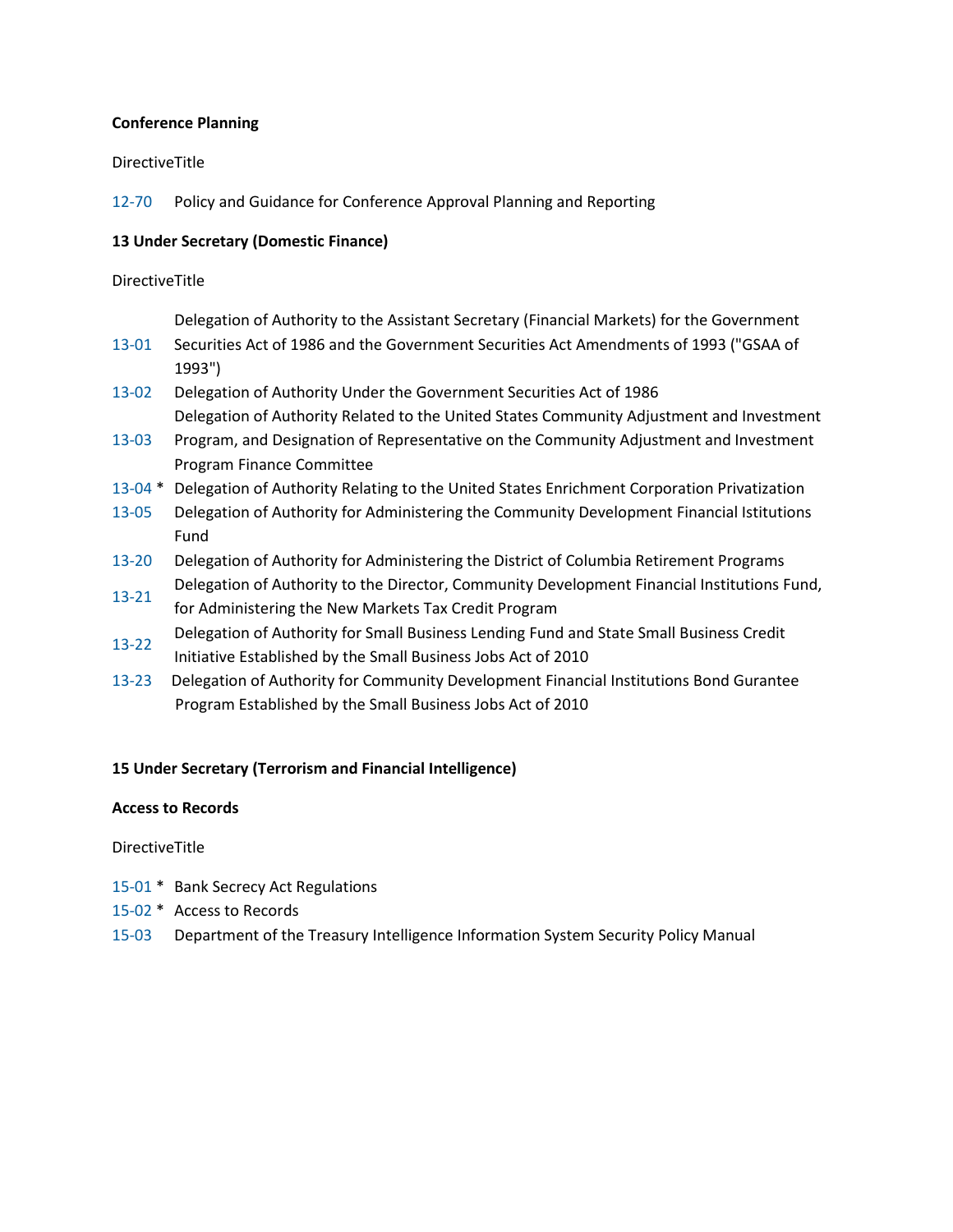#### **Alcohol and Tobacco Tax and Trade Bureau**

#### DirectiveTitle

- [15-11](https://www.treasury.gov/about/role-of-treasury/orders-directives/Pages/td15-11.aspx) \* Approval of Regulations on Viticultural Areas
- [15-13](https://www.treasury.gov/about/role-of-treasury/orders-directives/Pages/td15-13.aspx) Delegation of Authority to the Director, Alcohol and Tobacco Tax and Trade Bureau Under 31
	- U.S.C. §333, Misuse of Treasury Name or Symbol

#### **U.S. Customs Service**

#### DirectiveTitle

- [15-20](https://www.treasury.gov/about/role-of-treasury/orders-directives/Pages/td15-20.aspx) Disposition of Certain Aircraft Seizure Cases
- [15-21](https://www.treasury.gov/about/role-of-treasury/orders-directives/Pages/td15-21.aspx) International Transport of Goods Under Cover of Transport International Routier-International Road Transport (TIR) Carnets
- [15-22](https://www.treasury.gov/about/role-of-treasury/orders-directives/Pages/td15-22.aspx) \* Reimbursable Services of Customs in the Virgin Islands
- [15-23](https://www.treasury.gov/about/role-of-treasury/orders-directives/Pages/td15-23.aspx) \* Bank Secrecy Act -- U.S. Customs Service
- [15-24](https://www.treasury.gov/about/role-of-treasury/orders-directives/Pages/td15-24.aspx) \* Authority of Deputy Assistant Secretary (Regulatory, Tariff and Trade Enforcement)
- [15-25](https://www.treasury.gov/about/role-of-treasury/orders-directives/Pages/td15-25.aspx) \* Prescribing Regulations U.S. Customs Service
- [15-26](https://www.treasury.gov/about/role-of-treasury/orders-directives/Pages/td15-26.aspx) \* Disposition of Certain Conveyance Seizure Cases
- [15-27](https://www.treasury.gov/about/role-of-treasury/orders-directives/Pages/td15-27.aspx) \* Authority of Customs Commissioner on Seized Property
- [15-29](https://www.treasury.gov/about/role-of-treasury/orders-directives/Pages/td15-29.aspx) \* Delegation of Authority to the Commissioner, United States Customs Service, to Investigate Violations of 18 U.S.C. § § 1956 and 1957
- [15-31](https://www.treasury.gov/about/role-of-treasury/orders-directives/Pages/td15-31.aspx) \* Delegation of Authority to the Commissioner, United States Customs Service, Under 31 U.S.C.
	- §333, Misuse of Treasury Name or Symbol

#### **Internal Revenue Service**

- [15-41](https://www.treasury.gov/about/role-of-treasury/orders-directives/Pages/td15-41.aspx) Bank Secrecy Act -- Internal Revenue Service
- [15-42](https://www.treasury.gov/about/role-of-treasury/orders-directives/Pages/td15-42.aspx) Delegation of Authority to the Commissioner, Internal Revenue Service, to Investigate Violations of 18 U.S.C. § § 1956 and 1957
- [15-43](https://www.treasury.gov/about/role-of-treasury/orders-directives/Pages/td15-43.aspx) Delegation of Authority to the Internal Revenue Service to Conduct Compliance Reviews for Compliance with Economic Sanctions Programs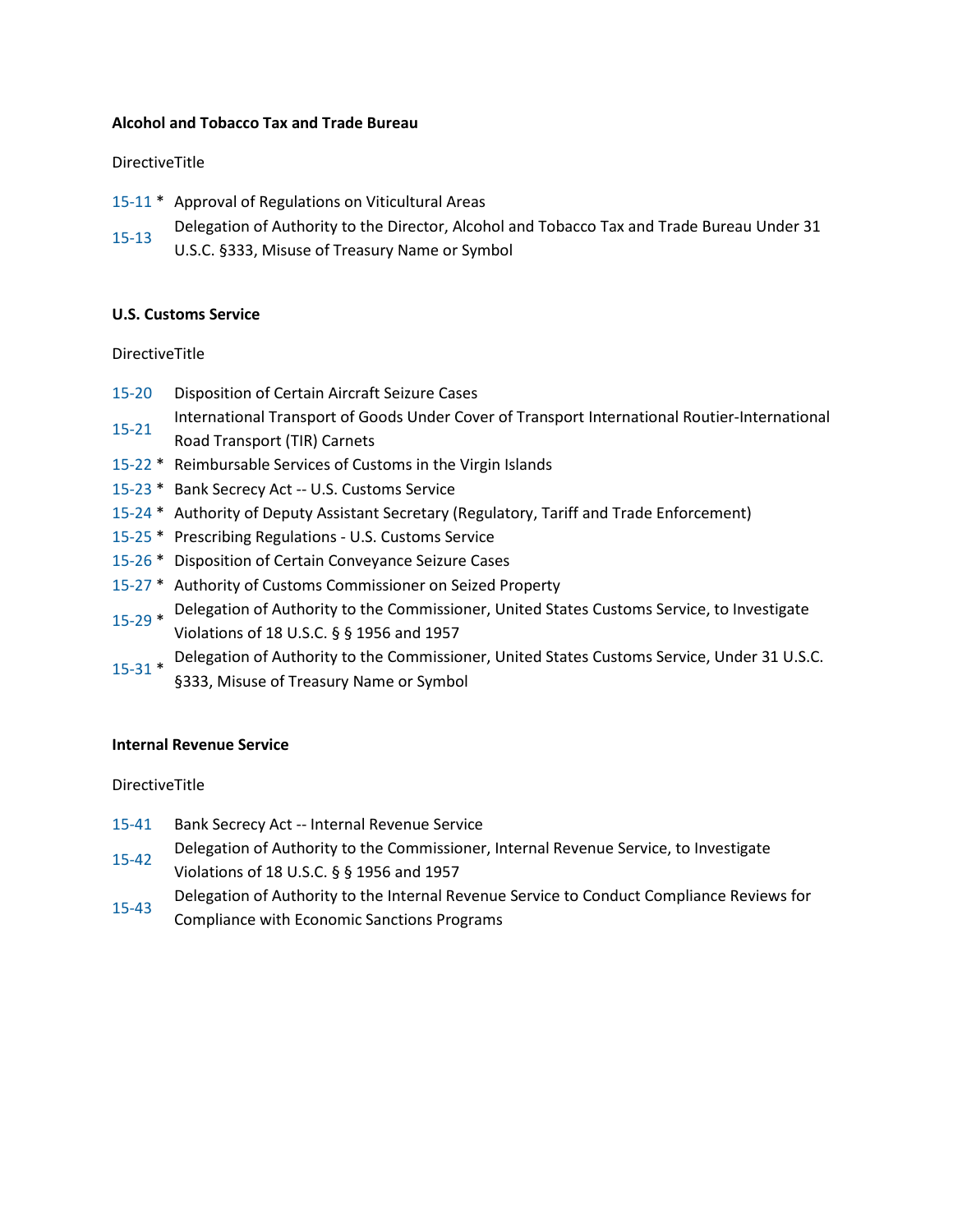### **U.S. Secret Service**

## DirectiveTitle

- [15-51](https://www.treasury.gov/about/role-of-treasury/orders-directives/Pages/td15-51.aspx) \* United States Secret Service Uniformed Division Functions
- [15-52](https://www.treasury.gov/about/role-of-treasury/orders-directives/Pages/td15-52.aspx) \* Mitigation of Forfeiture of Counterfeit Gold Coins
- [15-54](https://www.treasury.gov/about/role-of-treasury/orders-directives/Pages/td15-54.aspx) \* Delegation of Authority to the Director, United States Secret Service, to Investigate Violations of 18 U.S.C. § § 1956 and 1957
- [15-55](https://www.treasury.gov/about/role-of-treasury/orders-directives/Pages/td15-55.aspx) Delegation of Seizure, Forfeiture, and Related Authority to the Director, United States Secret Service
- [15-56](https://www.treasury.gov/about/role-of-treasury/orders-directives/Pages/td15-56.aspx) \* Delegation of Authority Under the Counterfeit Deterrence Act of 1992
- [15-57](https://www.treasury.gov/about/role-of-treasury/orders-directives/Pages/td15-57.aspx) \* Delegation of Authority to the Director, United States Secret Service, under 31 U.S.C. §333, Misuse of Treasury Name or Symbol
- [15-58](https://www.treasury.gov/about/role-of-treasury/orders-directives/Pages/td15-58.aspx) \* Delegation of Authority to the Director, United States Secret Service, to Issue Administrative Subpoenas Pursuant to the Presidential Threat Protection Act of 2000

## **Office of Foreign Assets Control**

#### DirectiveTitle

- [15-61](https://www.treasury.gov/about/role-of-treasury/orders-directives/Pages/td15-61.aspx) Prohibitions on Transactions with Iran
- [15-62](https://www.treasury.gov/about/role-of-treasury/orders-directives/Pages/td15-62.aspx) Authority of the Office of Foreign Assets Control
- [15-63](https://www.treasury.gov/about/role-of-treasury/orders-directives/Pages/td15-63.aspx) Under Office of Foreign Assets Control

#### **16 Fiscal Assistant Secretary**

#### **Immediate Office**

- [16-01](https://www.treasury.gov/about/role-of-treasury/orders-directives/Pages/td16-01.aspx) Order of Succession of Officials Authorized to Act as Fiscal Assistant Secretary
- [16-02](https://www.treasury.gov/about/role-of-treasury/orders-directives/Pages/td16-02.aspx) Electronic Funds and Securities Transfer Policy -- Message Authentication and Enhanced Security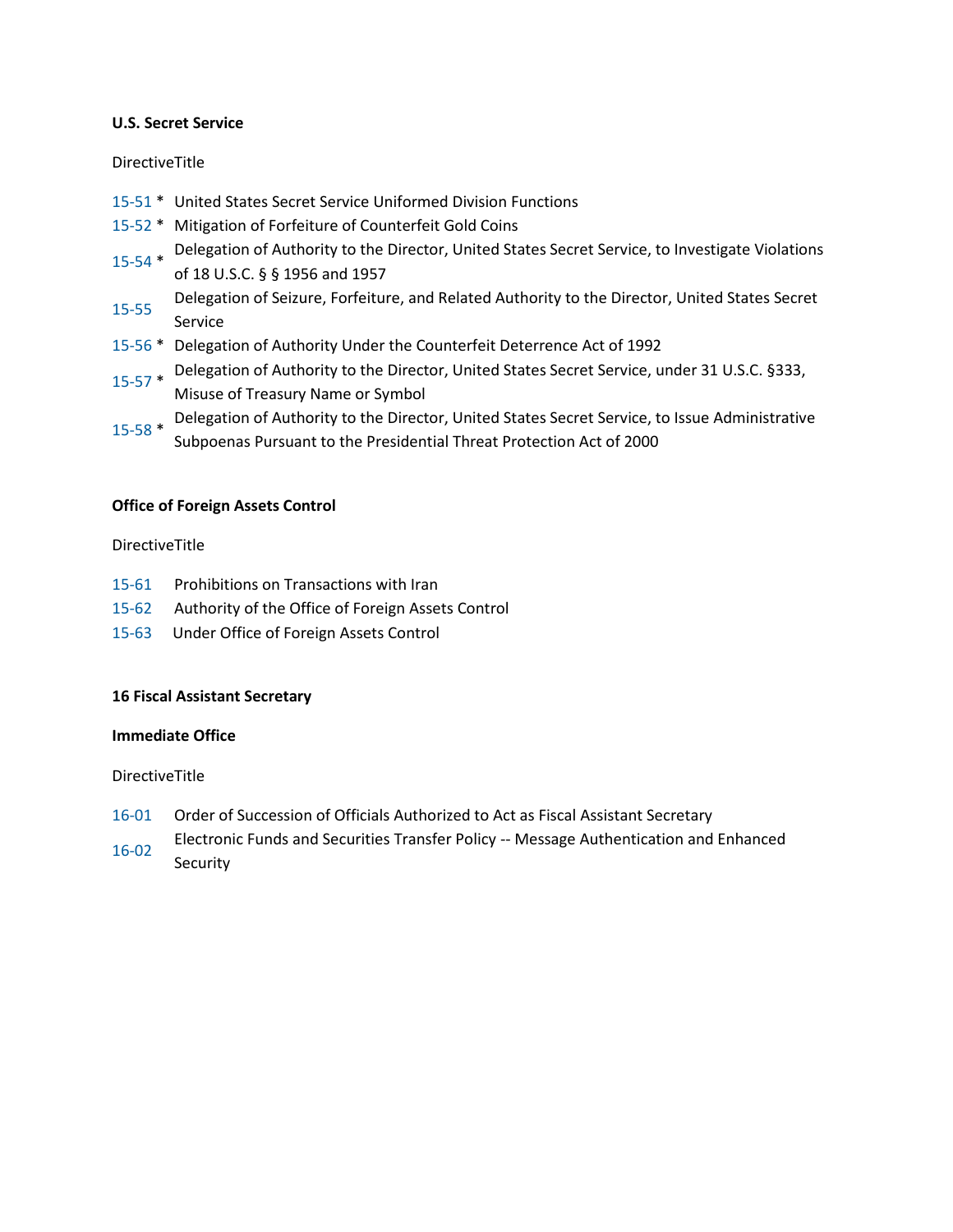#### **Financial Management Service**

#### **Regulations and Management**

DirectiveTitle

- [16-11](https://www.treasury.gov/about/role-of-treasury/orders-directives/Pages/td16-11.aspx) Treasury Financial Manual
- [16-12](https://www.treasury.gov/about/role-of-treasury/orders-directives/Pages/td16-12.aspx) Signing Regulations Governing Treasury Checks
- [16-13](https://www.treasury.gov/about/role-of-treasury/orders-directives/Pages/td16-13.aspx) \* Operating Center for Government Accounting and Financial Reporting and the Establishment of the Chief Accounting Officer Position
- [16-14](https://www.treasury.gov/about/role-of-treasury/orders-directives/Pages/td16-14.aspx) Debt Collection Improvement Act of 1996 and Other Receivables Management Authorities [16-15](https://www.treasury.gov/about/role-of-treasury/orders-directives/Pages/td16-15.aspx) Delegation of Authority for Issuing certain Regulations Generated by the Financial Management
- Service

#### **Financial Management Service**

#### **Treasury Finance**

#### DirectiveTitle

- [16-21](https://www.treasury.gov/about/role-of-treasury/orders-directives/Pages/td16-21.aspx) Disposal of Obligations, Including Bonds, Notes or Other Securities
- [16-22](https://www.treasury.gov/about/role-of-treasury/orders-directives/Pages/td16-22.aspx) Delegation of Authority to Administer the Investments of Federal Trust and Deposit Funds
- [16-23](https://www.treasury.gov/about/role-of-treasury/orders-directives/Pages/td16-23.aspx) Authorization To Sign Treasury Checks
- [16-24](https://www.treasury.gov/about/role-of-treasury/orders-directives/Pages/td16-24.aspx) Distributions of Foreign Claims Funds to Awardees
- [16-25](https://www.treasury.gov/about/role-of-treasury/orders-directives/Pages/td16-25.aspx) Efficiency, Effectiveness, and Equity in the Transfer of Federal Funds

#### **Financial Management Service**

#### **Federal Finance**

- [16-31](https://www.treasury.gov/about/role-of-treasury/orders-directives/Pages/td16-31.aspx) Collection and Deposit Activities of Federal Agencies; Designation Depositaries, Fiscal Agents and Financial Agents
- [16-32](https://www.treasury.gov/about/role-of-treasury/orders-directives/Pages/td16-32.aspx) Functions Pertaining to the Former Office of Defense Lending
- [16-33](https://www.treasury.gov/about/role-of-treasury/orders-directives/Pages/td16-33.aspx) Recognition of Insurance Covering Tax and Loan Depositaries
- [16-34](https://www.treasury.gov/about/role-of-treasury/orders-directives/Pages/td16-34.aspx) Sureties and Surety Bonds
- [16-35](https://www.treasury.gov/about/role-of-treasury/orders-directives/Pages/td16-35.aspx) Authority to Effect Transfers in the Gold Certificate Fund
- [16-36](https://www.treasury.gov/about/role-of-treasury/orders-directives/Pages/td16-36.aspx) Delegation of Authority to Designate Disbursing Officials
- [16-37](https://www.treasury.gov/about/role-of-treasury/orders-directives/Pages/td16-37.aspx) Designation of Financial Agents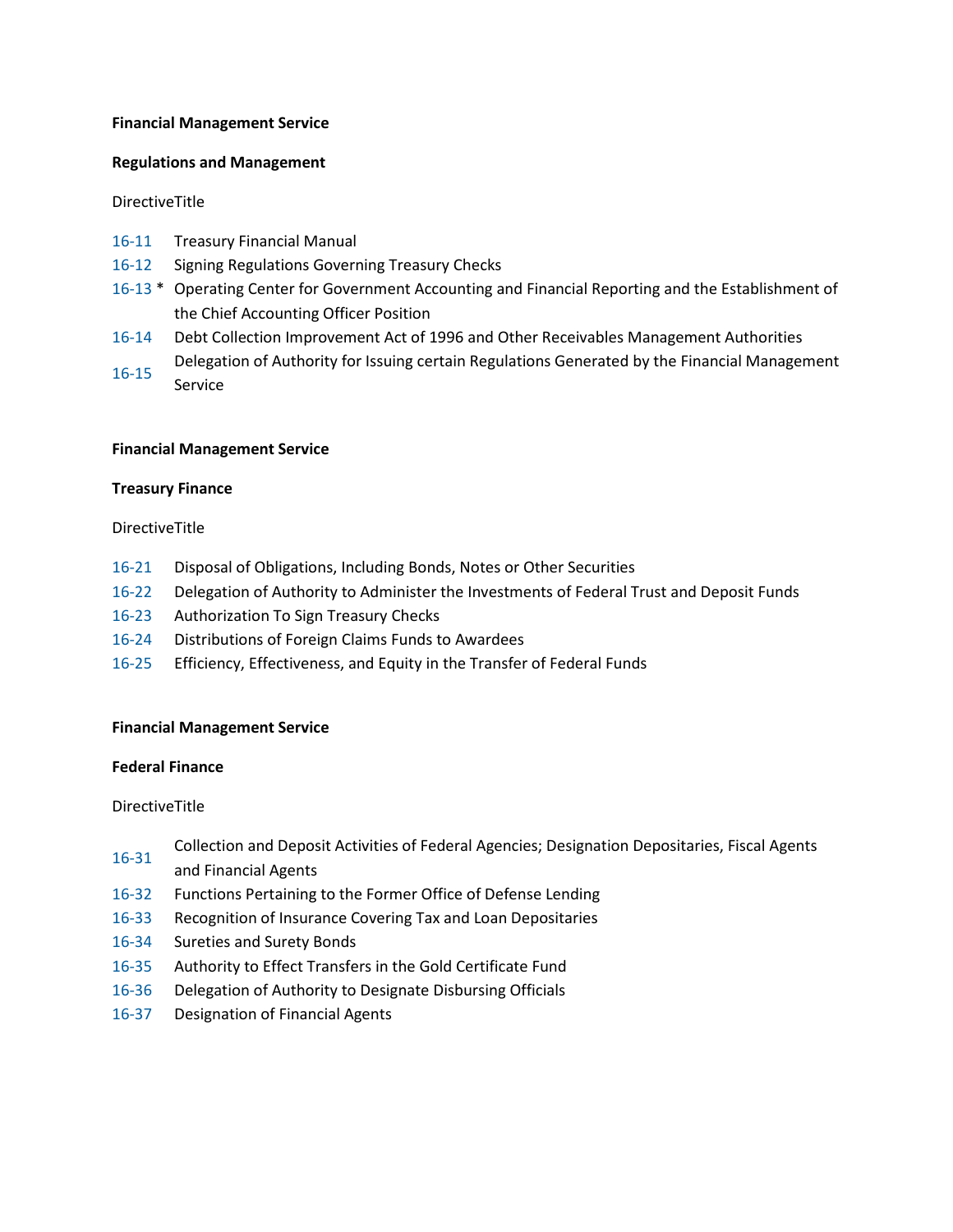#### **Financial Management Service**

### **State and Local Finance**

DirectiveTitle

[16-41](https://www.treasury.gov/about/role-of-treasury/orders-directives/Pages/td16-41.aspx) Execution of Tax Withholding Agreements

#### **Bureau of the Public Debt**

#### Directive Title

- [16-51](https://www.treasury.gov/about/role-of-treasury/orders-directives/Pages/td16-51.aspx) Relief for Treasury Obligations
- [16-52](https://www.treasury.gov/about/role-of-treasury/orders-directives/Pages/td16-52.aspx) Determinations of Liability for Losses, U.S. Savings Bonds and Notes
- [16-53](https://www.treasury.gov/about/role-of-treasury/orders-directives/Pages/td16-53.aspx) Authority Under the Government Losses in Shipment Act
- [16-54](https://www.treasury.gov/about/role-of-treasury/orders-directives/Pages/td16-54.aspx) Issue of United States Securities Bearing Facsimile Signatures
- [16-55](https://www.treasury.gov/about/role-of-treasury/orders-directives/Pages/td16-55.aspx) Furnishing Instructions to Federal Reserve Banks
- Delegation of Authority to the Commissioner of the Public Debt Under the Government Securities Act of<br> [16-57](https://www.treasury.gov/about/role-of-treasury/orders-directives/Pages/td16-57.aspx) 1986
- [16-58](https://www.treasury.gov/about/role-of-treasury/orders-directives/Pages/td16-58.aspx) Delegation to the Commissioner of the Public Debt for the Destruction of Retired and Unissued
- Securities and Coupons
- [16-59](https://www.treasury.gov/about/role-of-treasury/orders-directives/Pages/td16-59.aspx) Determination of Eligible Types of Collateral Acceptable to Secure Deposits of Public Moneys and Other Financial Interests of the Government; Valuation of Such Collateral

## **17 General Counsel, Assistant Secretary (International Affairs),**

## **Assistant Secretary (Legislative Affairs & Public Liaison),**

#### **Assistant Secretary (Public Affairs)**

DirectiveTitle

[17-01](https://www.treasury.gov/about/role-of-treasury/orders-directives/Pages/td17-01.aspx) \* Delegation of Authority With Respect to Debt Reduction for the Poorest Countries

## **18 Assistant Secretary (Tax Policy)**

- [18-02](https://www.treasury.gov/about/role-of-treasury/orders-directives/Pages/td18-02.aspx) Authority to Approve Internal Revenue Regulations
- [18-03](https://www.treasury.gov/about/role-of-treasury/orders-directives/Pages/td18-03.aspx) Foreign Trade Zone Boards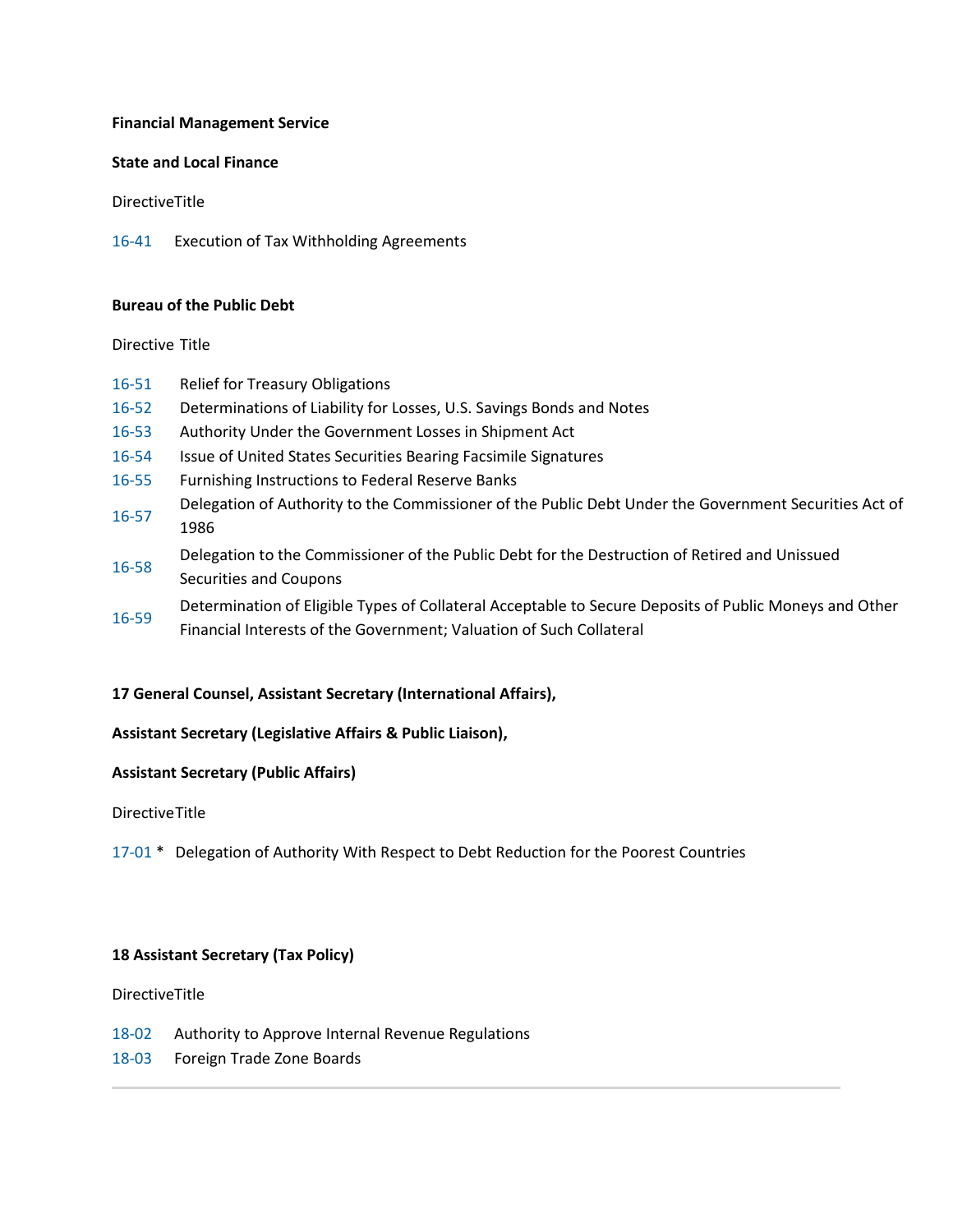#### **19 Treasurer of the United States**

#### DirectiveTitle

- [19-01](https://www.treasury.gov/about/role-of-treasury/orders-directives/Pages/td19-01.aspx) Delegation of Authority to Purchase Certain Equipment and Facilities
- [19-02](https://www.treasury.gov/about/role-of-treasury/orders-directives/Pages/td19-02.aspx) \* Delegation of Authority to the Directors, Bureau of Engraving and Printing and United States Mint, to Appoint Uniformed Guards
- [19-06](https://www.treasury.gov/about/role-of-treasury/orders-directives/Pages/td19-06.aspx) Delegation to the Director, Bureau of Engraving and Printing, for the Redemption and
- Destruction of Unfit Currency and the Destruction of Waste and Spoiled Items

#### **20 Organization and Management**

#### **21 Organizational Policies**

DirectiveTitle

[21-01](https://www.treasury.gov/about/role-of-treasury/orders-directives/Pages/td21-01.aspx) Organizational Changes

[21-03](https://www.treasury.gov/about/role-of-treasury/orders-directives/Pages/td21-03.aspx) Establishment and Management of Treasury Federal Advisory Committees

#### **22 Management Programs**

DirectiveTitle

[22-01](https://www.treasury.gov/about/role-of-treasury/orders-directives/Pages/td22-01.aspx) Performance of Commercial Activities

#### **23 Emergency Management Programs**

DirectiveTitle

[23-01](https://www.treasury.gov/about/role-of-treasury/orders-directives/Pages/td23-01.aspx) Responsibilities With Respect to Emergency Programs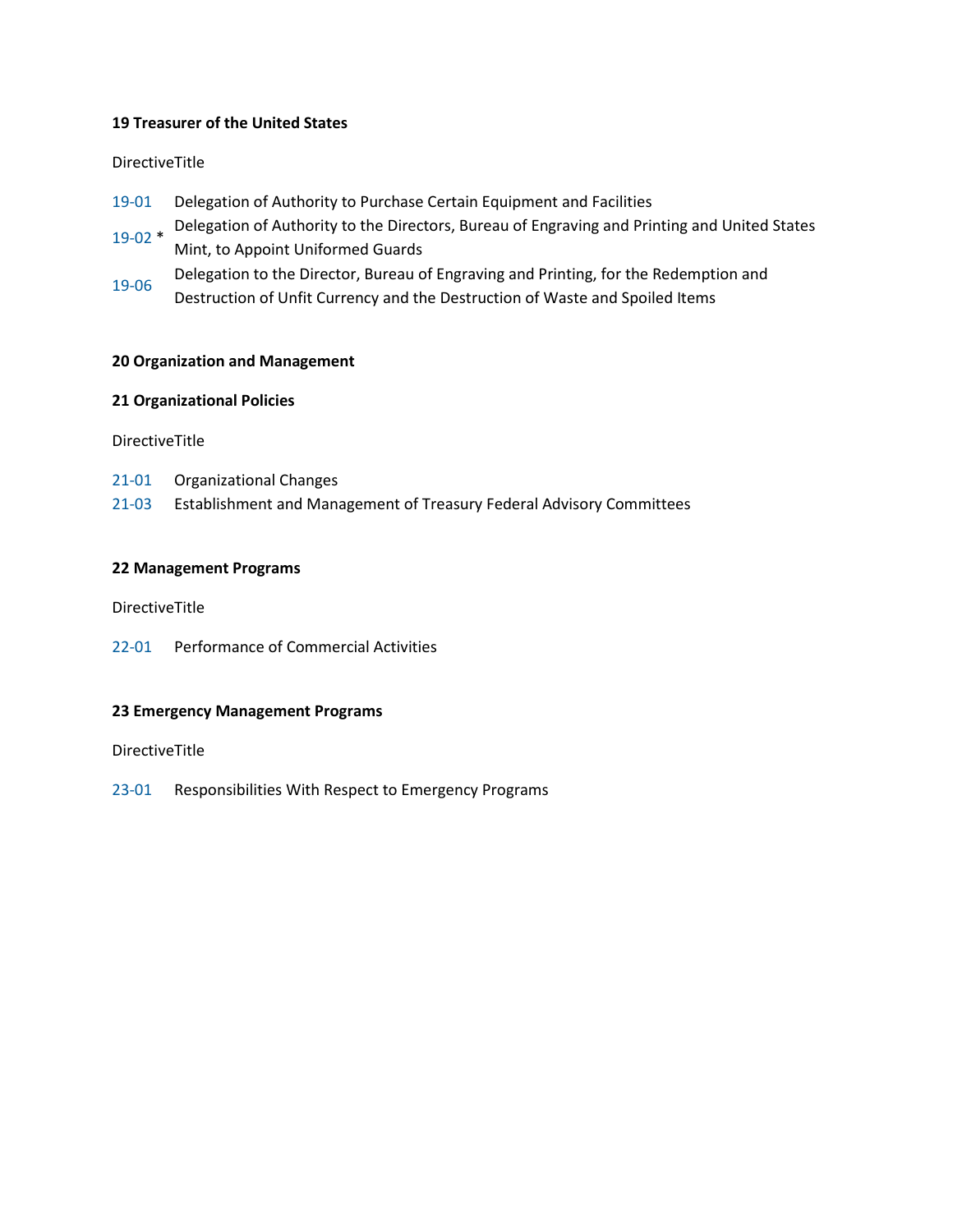#### **25 Records**

#### DirectiveTitle

- [25-01](https://www.treasury.gov/about/role-of-treasury/orders-directives/Pages/td25-01.aspx) Authentication of Department of the Treasury Documents
- [25-03](https://www.treasury.gov/about/role-of-treasury/orders-directives/Pages/td25-03.aspx) Filing Documents for Publication With the Office of the Federal Register
- [25-04](https://www.treasury.gov/about/role-of-treasury/orders-directives/Pages/td25-04.aspx) The Privacy Act of 1974, As Amended
- [25-05](https://www.treasury.gov/about/role-of-treasury/orders-directives/Pages/td25-05.aspx) The Freedom of Information Act
- [25-06](https://www.treasury.gov/about/role-of-treasury/orders-directives/Pages/td25-06.aspx) The Treasury Data Integrity Board
- [25-07](https://www.treasury.gov/about/role-of-treasury/orders-directives/Pages/td25-07.aspx) Privacy Impact Assessment (PIA)
- [25-08](https://www.treasury.gov/about/role-of-treasury/orders-directives/Pages/td25-08.aspx) Safeguarding Against and Responding to the Breach of Personally Identifiable Information
- [25-09](https://www.treasury.gov/about/role-of-treasury/orders-directives/Pages/td25-09.aspx) Privacy and Civil Liberties Activities Pursuant to Section 803 of the Implementing
- Recommendations of the 9/11 Commission Act of 2007, P.L. 110-53
- [25-10](https://www.treasury.gov/about/role-of-treasury/orders-directives/Pages/td25-10.aspx) Information Sharing Environment Privacy and Civil Liberties Policy

#### **26 Mail**

DirectiveTitle

[26-01\\*](https://www.treasury.gov/about/role-of-treasury/orders-directives/Pages/td26-01.aspx) Mail Management Program

## **27 Organization of Departmental Offices**

- [27-01\\*](https://www.treasury.gov/about/role-of-treasury/orders-directives/Pages/td27-01.aspx) Organization and Functions of the Office of the Assistant Secretary for Management and Chief Financial Officer
- [27-02\\*](https://www.treasury.gov/about/role-of-treasury/orders-directives/Pages/td27-02.aspx) Organization and Functions of the Fiscal Service
- [27-03\\*](https://www.treasury.gov/about/role-of-treasury/orders-directives/Pages/td27-03.aspx) Organization and Functions of the Office of the Assistant Secretary (Enforcement)
- [27-04\\*](https://www.treasury.gov/about/role-of-treasury/orders-directives/Pages/td27-04.aspx) Organization and Functions of the Office of the Under Secretary (International Affairs) [Attachment](https://www.treasury.gov/about/role-of-treasury/orders-directives/Documents/td27-04-attach.pdf)
- [27-05\\*](https://www.treasury.gov/about/role-of-treasury/orders-directives/Pages/td27-05.aspx) Organization and Functions of the Office of the Assistant Secretary for Economic Policy and Chief Economist
- [27-06\\*](https://www.treasury.gov/about/role-of-treasury/orders-directives/Pages/td27-06.aspx) Organization and Functions of the Office of the Assistant Secretary (Public Affairs and Public Liaison)
- [27-07\\*](https://www.treasury.gov/about/role-of-treasury/orders-directives/Pages/td27-07.aspx) Organization and Functions of the Office of the Assistant Secretary (Domestic Finance)
- [27-09\\*](https://www.treasury.gov/about/role-of-treasury/orders-directives/Pages/td27-09.aspx) Organization and Functions of the Office of the Assistant Secretary (Legislative Affairs)
- [27-10\\*](https://www.treasury.gov/about/role-of-treasury/orders-directives/Pages/td27-10.aspx) Organization and Functions of the Office of the Assistant Secretary (Tax Policy)
- [27-11\\*](https://www.treasury.gov/about/role-of-treasury/orders-directives/Pages/td27-11.aspx) Organization and Functions of the Office of the Treasurer of the United States
- [27-12](https://www.treasury.gov/about/role-of-treasury/orders-directives/Pages/td27-12.aspx) Organization and Functions of the Office of Inspector General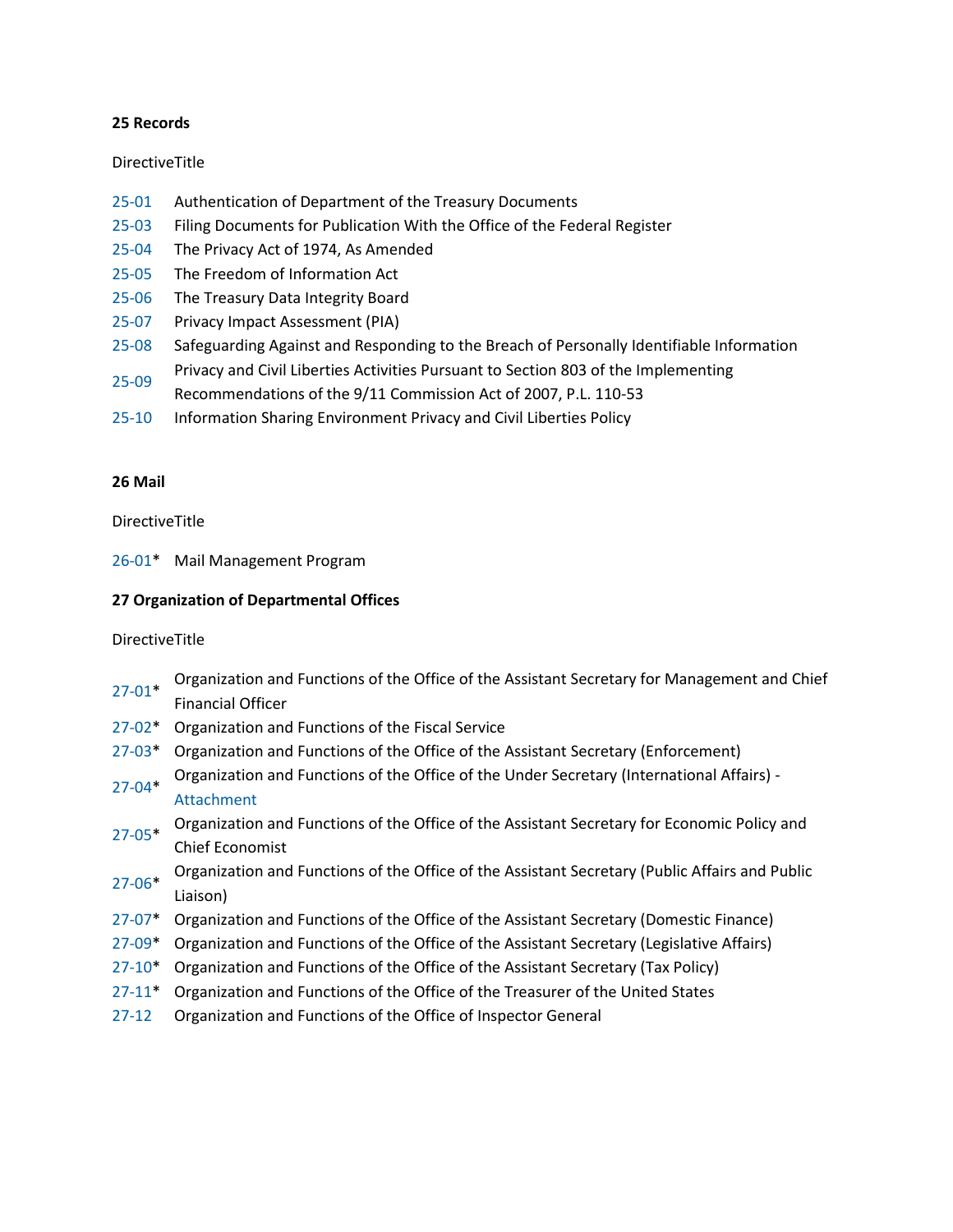#### **28 General Counsel**

#### DirectiveTitle

- [28-01](https://www.treasury.gov/about/role-of-treasury/orders-directives/Pages/td28-01.aspx) \* Preparation and Review of Regulations
- [28-02](https://www.treasury.gov/about/role-of-treasury/orders-directives/Pages/td28-02.aspx) Legislative Procedures
- [28-03](https://www.treasury.gov/about/role-of-treasury/orders-directives/Pages/td28-03.aspx) Review and Clearance of Regulations
- [28-04](https://www.treasury.gov/about/role-of-treasury/orders-directives/Pages/td28-04.aspx) Procedures for Approval of Significant Guidance Documents

#### **30 Financial Management**

#### **31 Budget**

DirectiveTitle

[31-01](https://www.treasury.gov/about/role-of-treasury/orders-directives/Pages/td31-01.aspx) \* Treasury Strategic Management Manual

[31-04](https://www.treasury.gov/about/role-of-treasury/orders-directives/Pages/td31-04.aspx) \* Working Capital Fund

#### **32 Accounting**

#### DirectiveTitle

- [32-01](https://www.treasury.gov/about/role-of-treasury/orders-directives/Pages/td32-01.aspx) Accounting Principles and Standards
- [32-02](https://www.treasury.gov/about/role-of-treasury/orders-directives/Pages/td32-02.aspx) Approval of Financial Management Systems
- [32-04](https://www.treasury.gov/about/role-of-treasury/orders-directives/Pages/td32-04.aspx) Settlement of Accounts and Relief of Accountable Officers
- [32-05](https://www.treasury.gov/about/role-of-treasury/orders-directives/Pages/td32-05.aspx) Responsibilities for Establishing and Maintaining Fiscal Accounting Systems
- [32-06](https://www.treasury.gov/about/role-of-treasury/orders-directives/Pages/td32-06.aspx) Administrative Expenses for Trust Funds
- [32-12](https://www.treasury.gov/about/role-of-treasury/orders-directives/Pages/td32-12.aspx) **\*** Restrictions on Lobbying for Federal Grants, Cooperative Agreements. Loans and Commitments to Insure or Guarantee a Loan
- [32-13](https://www.treasury.gov/about/role-of-treasury/orders-directives/Pages/td32-13.aspx) Claims for Loss or Damage to Personal Property

#### **33 Disbursements**

- [33-01](https://www.treasury.gov/about/role-of-treasury/orders-directives/Pages/td33-01.aspx) **\*** Prompt Payment
- [33-02](https://www.treasury.gov/about/role-of-treasury/orders-directives/Pages/td33-02.aspx) Expenses for Unforeseen Confidential Emergencies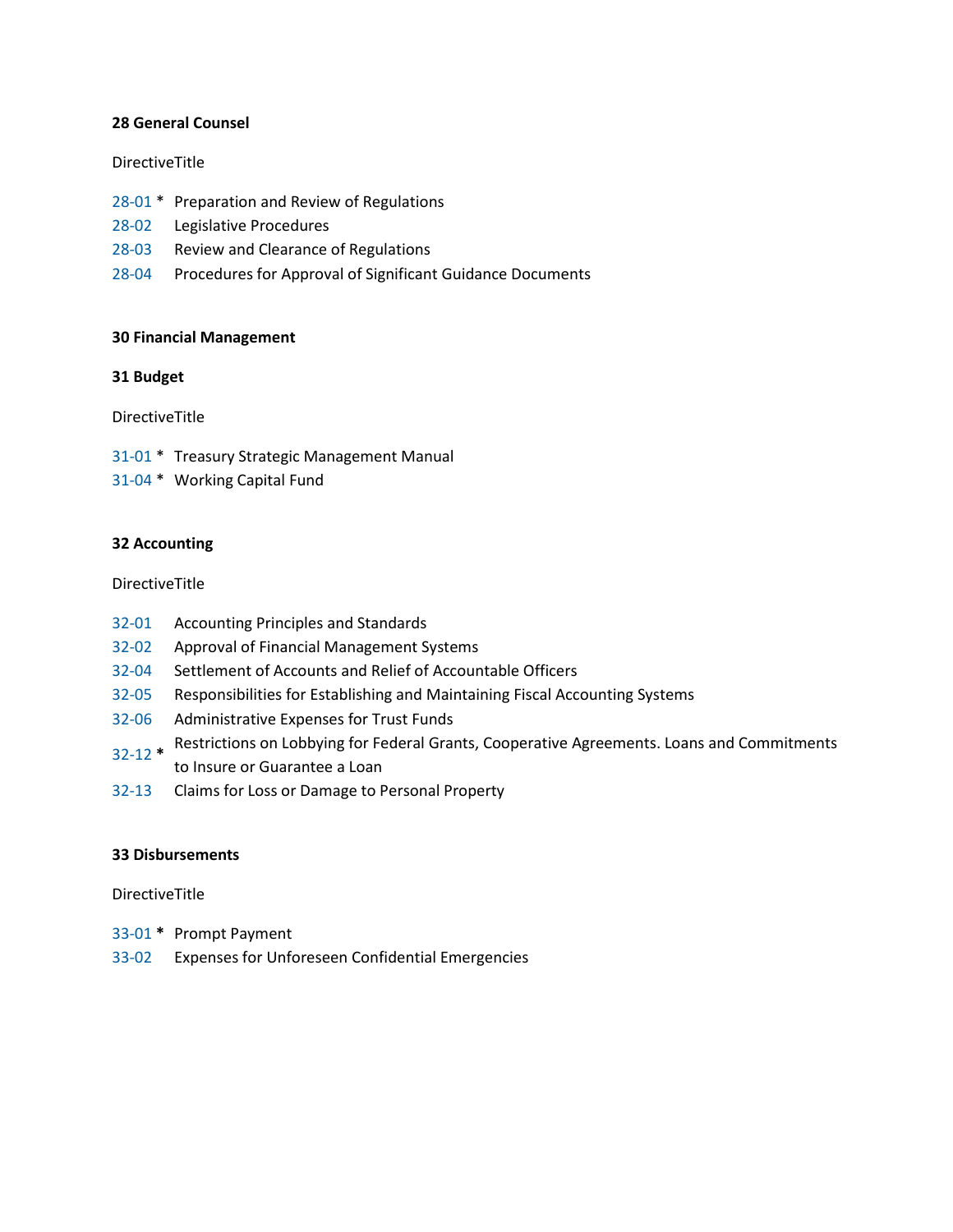#### **34 Collections**

#### DirectiveTitle

[34-01](https://www.treasury.gov/about/role-of-treasury/orders-directives/Pages/td34-01.aspx) Waiving Claims Against Treasury Employees for Erroneous Payments

[34-02](https://www.treasury.gov/about/role-of-treasury/orders-directives/Pages/td34-02.aspx) Credit Management and Debt Collection

#### **40 Internal Audit and Control**

DirectiveTitle

- [40-01](https://www.treasury.gov/about/role-of-treasury/orders-directives/Pages/td40-01.aspx) Responsibilities of and to the Inspector General
- [40-02](https://www.treasury.gov/about/role-of-treasury/orders-directives/Pages/td40-02.aspx) Corresponding with the General Accounting Office (GAO)
- [40-03](https://www.treasury.gov/about/role-of-treasury/orders-directives/Pages/td40-03.aspx) Treasury Audit Resolution, Follow-Up, and Closure
- [40-04](https://www.treasury.gov/about/role-of-treasury/orders-directives/Pages/td40-04.aspx) Treasury Internal (Management) Control Program

#### **50 Treasury Programs**

#### **51 Processing Precious Metals**

DirectiveTitle

- [51-01](https://www.treasury.gov/about/role-of-treasury/orders-directives/Pages/td51-01.aspx) \* Precious Metals Recovery Program
- [51-02](https://www.treasury.gov/about/role-of-treasury/orders-directives/Pages/td51-02.aspx) \* Processing Losses Resulting from Gold and Silver Programs

#### **55 Victims and Witnesses**

DirectiveTitle

[55-01\\*](https://www.treasury.gov/about/role-of-treasury/orders-directives/Pages/td55-01.aspx) Victims and Witness Assistance

#### **60 Personnel**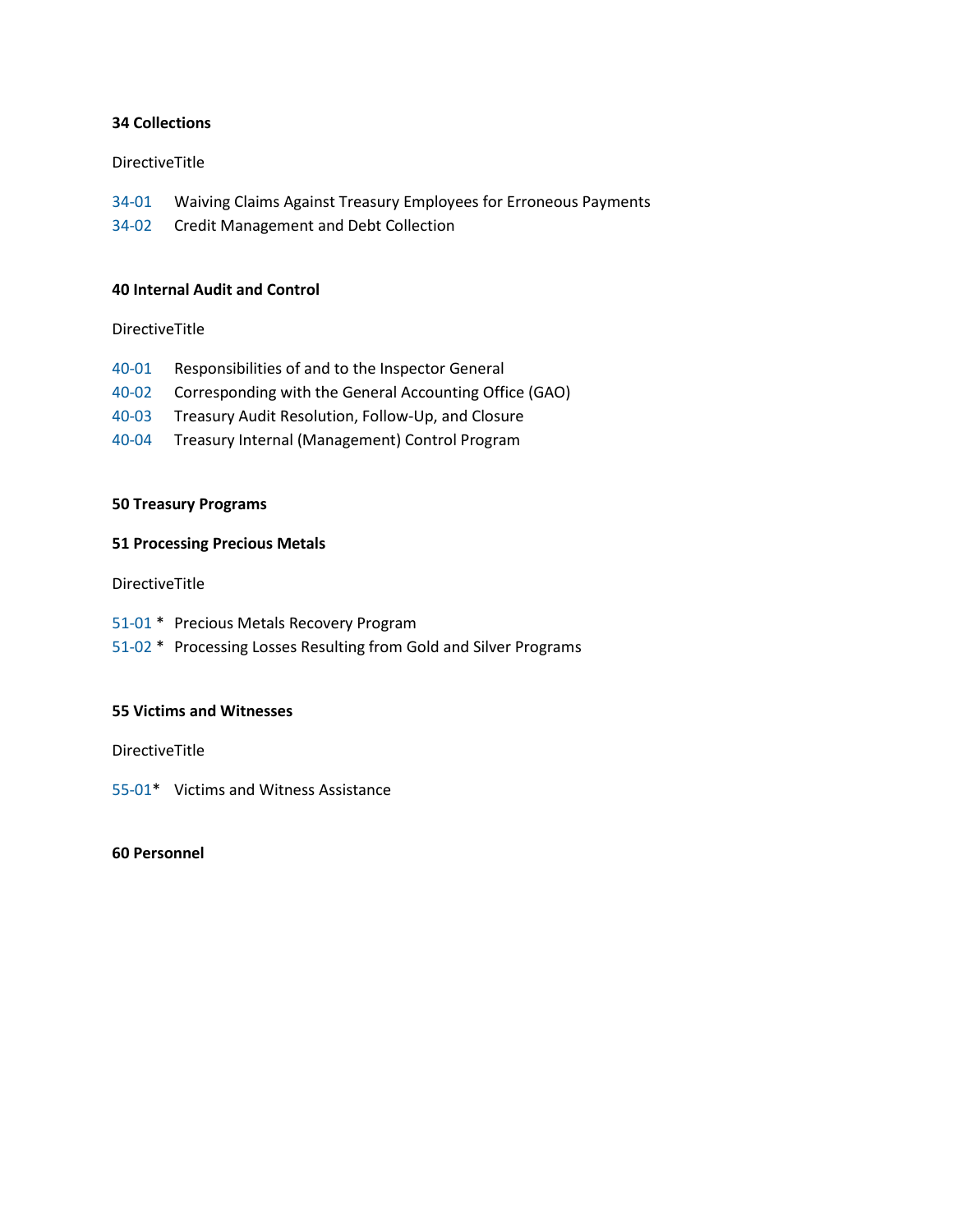#### **61 Employment**

#### DirectiveTitle

- [61-01](https://www.treasury.gov/about/role-of-treasury/orders-directives/Pages/td61-01.aspx) Implementation of Public Financial Disclosure Requirements of the Ethics in Government Act [61-02](https://www.treasury.gov/about/role-of-treasury/orders-directives/Pages/td61-02.aspx) Implementation of the Confidential Financial Disclosure Requirements - Office of Government
- Ethics Regulations
- [61-04](https://www.treasury.gov/about/role-of-treasury/orders-directives/Pages/td61-04.aspx) Foreign Gifts and Decorations
- [61-05](https://www.treasury.gov/about/role-of-treasury/orders-directives/Pages/td61-05.aspx) Designating the Employment Status of Advisory Committee Members
- [61-06](https://www.treasury.gov/about/role-of-treasury/orders-directives/Pages/td61-06.aspx) Responsibilities of the Designated Agency Ethics Official
- [61-07](https://www.treasury.gov/about/role-of-treasury/orders-directives/Pages/td61-07.aspx) \* Employee Locator System
- [61-09](https://www.treasury.gov/about/role-of-treasury/orders-directives/Pages/td61-09.aspx) Department of the Treasury Gift Acceptance Authority
- [61-10](https://www.treasury.gov/about/role-of-treasury/orders-directives/Pages/td61-10.aspx) \* Drug-Free Federal Workplace

#### **63 Alternative Dispute Resolution**

#### **67 EEO Programs**

#### DirectiveTitle

[67-01](https://www.treasury.gov/about/role-of-treasury/orders-directives/Pages/td67-01.aspx) Collection and Safeguard Requirements for Ethnicity, Race, and Disability Data

#### **70 Management Programs**

#### **71 Physical Security and Safety**

DirectiveTitle

- [71-05](https://www.treasury.gov/about/role-of-treasury/orders-directives/Pages/td71-05.aspx) \* Departmental Safety and Health Programs
- [71-08](https://www.treasury.gov/about/role-of-treasury/orders-directives/Pages/td71-08.aspx) Delegation of Authority for Physical Security Programs
- [71-10](https://www.treasury.gov/about/role-of-treasury/orders-directives/Pages/td71-10.aspx) Department of the Treasury Security Manual
- [71-12](https://www.treasury.gov/about/role-of-treasury/orders-directives/Pages/td71-12.aspx) Homeland Security Presidential Directive 12 Policy

#### **72 Real Property**

- [72-02](https://www.treasury.gov/about/role-of-treasury/orders-directives/Pages/td72-02.aspx) Acquisition, Utilization, Management and Disposal of Treasury Real Property Assets
- [72-03](https://www.treasury.gov/about/role-of-treasury/orders-directives/Pages/td72-03.aspx) Location of New Offices and Facilities in Rural Areas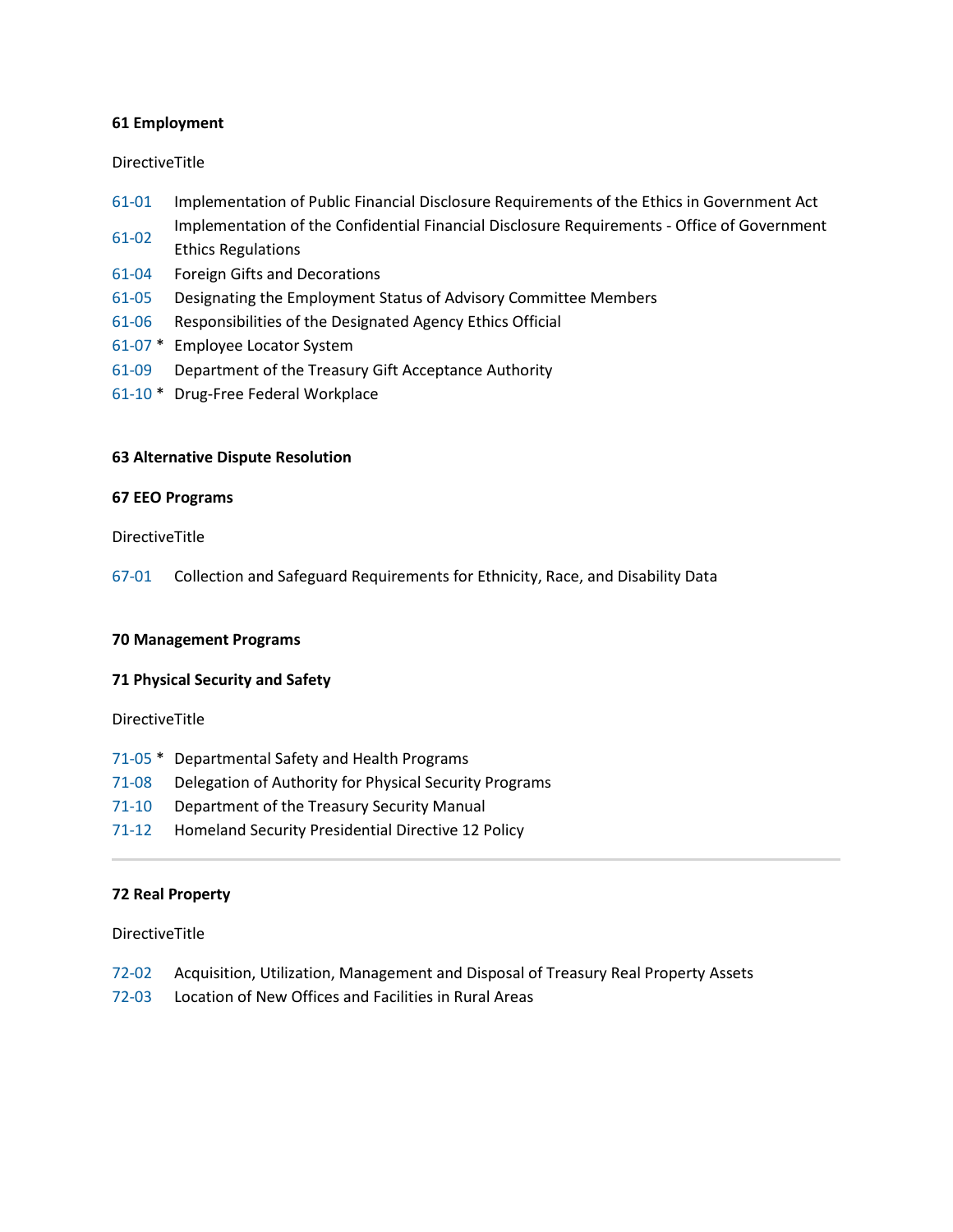#### **73 Personal Property**

#### DirectiveTitle

- [73-01](https://www.treasury.gov/about/role-of-treasury/orders-directives/Pages/td73-01.aspx) Personal Property Management
- [73-03](https://www.treasury.gov/about/role-of-treasury/orders-directives/Pages/td73-03.aspx) Official Flags of the Department of the Treasury
- [73-04](https://www.treasury.gov/about/role-of-treasury/orders-directives/Pages/td73-04.aspx) Official Seal of the Department of the Treasury

#### **74 Transportation and Travel**

#### DirectiveTitle

- [74-01](https://www.treasury.gov/about/role-of-treasury/orders-directives/Pages/td74-01.aspx) Motor Vehicle Fleet Management
- [74-03](https://www.treasury.gov/about/role-of-treasury/orders-directives/Pages/td74-03.aspx) \* Commercial Bills of Lading for Small Shipments
- [74-06](https://www.treasury.gov/about/role-of-treasury/orders-directives/Pages/td74-06.aspx) Home-to-Work Transportation Controls
- [74-08](https://www.treasury.gov/about/role-of-treasury/orders-directives/Pages/td74-08.aspx) Department of the Treasury Parking Program
- [74-09](https://www.treasury.gov/about/role-of-treasury/orders-directives/Pages/td74-09.aspx) \* Aircraft Management Program
- [74-10](https://www.treasury.gov/about/role-of-treasury/orders-directives/Pages/td74-10.aspx) Public Transportation Incentive Program
- [74-12](https://www.treasury.gov/about/role-of-treasury/orders-directives/Pages/td74-12.aspx) Use of Government Contractor-Issued Travel Charge Cards
- [74-13](https://www.treasury.gov/about/role-of-treasury/orders-directives/Pages/td74-13.aspx) Premium-Class Travel
- [74-14](https://www.treasury.gov/about/role-of-treasury/orders-directives/Pages/td74-14.aspx) \* Treasury Alternative Workplace Arrangements
- [74-15](https://www.treasury.gov/about/role-of-treasury/orders-directives/Pages/td74-15.aspx) Performing Temporary Duty at or Near the Permanent Duty Station or Residence

#### **75 Historic Preservation and Environmental Management**

- [75-01](https://www.treasury.gov/about/role-of-treasury/orders-directives/Pages/td75-01.aspx) Department of the Treasury Historic Preservation Program
- [75-02](https://www.treasury.gov/about/role-of-treasury/orders-directives/Pages/td75-02.aspx) Department of the Treasury National Environmental Policy Act (NEPA) Program
- [75-04](https://www.treasury.gov/about/role-of-treasury/orders-directives/Pages/td75-04.aspx) \* Energy Management Program
- [75-05](https://www.treasury.gov/about/role-of-treasury/orders-directives/Pages/td75-05.aspx) \* Department of the Treasury Metrication Program
- [75-06](https://www.treasury.gov/about/role-of-treasury/orders-directives/Pages/td75-06.aspx) \* Prevention, Control and Abatement of Environmental Pollution
- [75-07](https://www.treasury.gov/about/role-of-treasury/orders-directives/Pages/td75-07.aspx) \* Department of the Treasury Waste Prevention, Recycling, and Acquisition
- [75-08](https://www.treasury.gov/about/role-of-treasury/orders-directives/Pages/td75-08.aspx) \* Treasury Environmental Management Program
- [75-09](https://www.treasury.gov/about/role-of-treasury/orders-directives/Pages/td75-09.aspx) Environmental, Health, and Safety Management, Energy, and Sustainability Program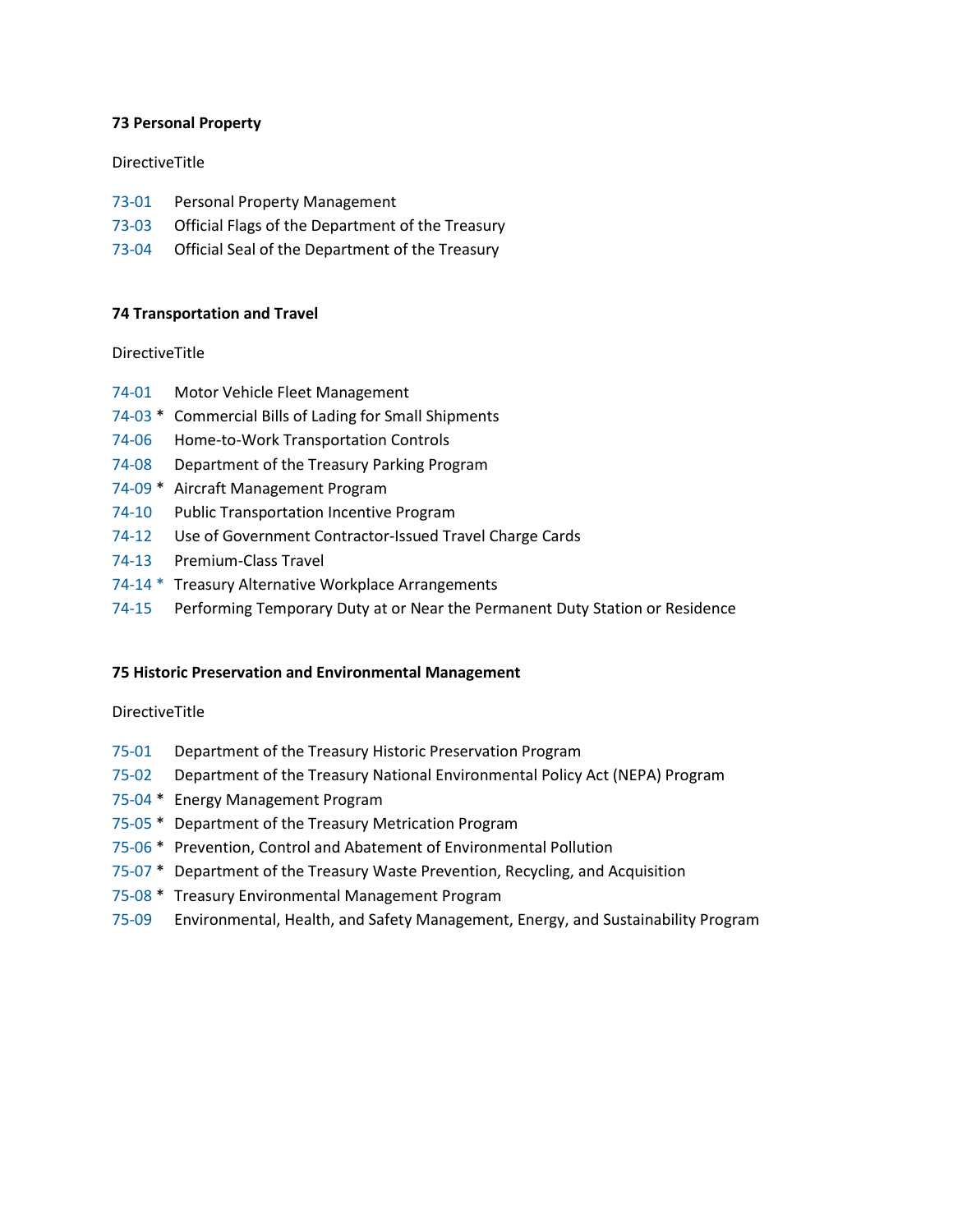#### **76 Procurement**

#### DirectiveTitle

- [76-01](https://www.treasury.gov/about/role-of-treasury/orders-directives/Pages/td76-01.aspx) Department of the Treasury Acquisition Regulation and Department of the Treasury Acquisition Procedures
- [76-02](https://www.treasury.gov/about/role-of-treasury/orders-directives/Pages/td76-02.aspx) Use of Procurement Authority
- [76-04](https://www.treasury.gov/about/role-of-treasury/orders-directives/Pages/td76-04.aspx) \* Government Purchase Card Program
- [76-06](https://www.treasury.gov/about/role-of-treasury/orders-directives/Pages/td76-06.aspx) Request for Contract Audit Services

#### **78 Printing and Reproduction**

DirectiveTitle

- [78-01](https://www.treasury.gov/about/role-of-treasury/orders-directives/Pages/td78-01.aspx) Printing and Publishing Management Program
- [78-02](https://www.treasury.gov/about/role-of-treasury/orders-directives/Pages/td78-02.aspx) \* Acquisition and Use of Copying Equipment

#### **80 Information Systems**

DirectiveTitle

[80-05](https://www.treasury.gov/about/role-of-treasury/orders-directives/Pages/td80-05.aspx) Records and Information Management Program

#### **81 Administration**

DirectiveTitle

- [81-01](https://www.treasury.gov/about/role-of-treasury/orders-directives/Pages/td81-01.aspx) Treasury Information Technology (IT) Programs
- [81-08](https://www.treasury.gov/about/role-of-treasury/orders-directives/Pages/td81-08.aspx) Certification Process for the Use of Persistent Cookies on Treasury Web Sites

#### **84 Project Management**

- [84-01](https://www.treasury.gov/about/role-of-treasury/orders-directives/Pages/td84-01.aspx) \* Information System Life Cycle (ISLC)
- [84-02](https://www.treasury.gov/about/role-of-treasury/orders-directives/Pages/td84-02.aspx) \* Establishment of Executive Agents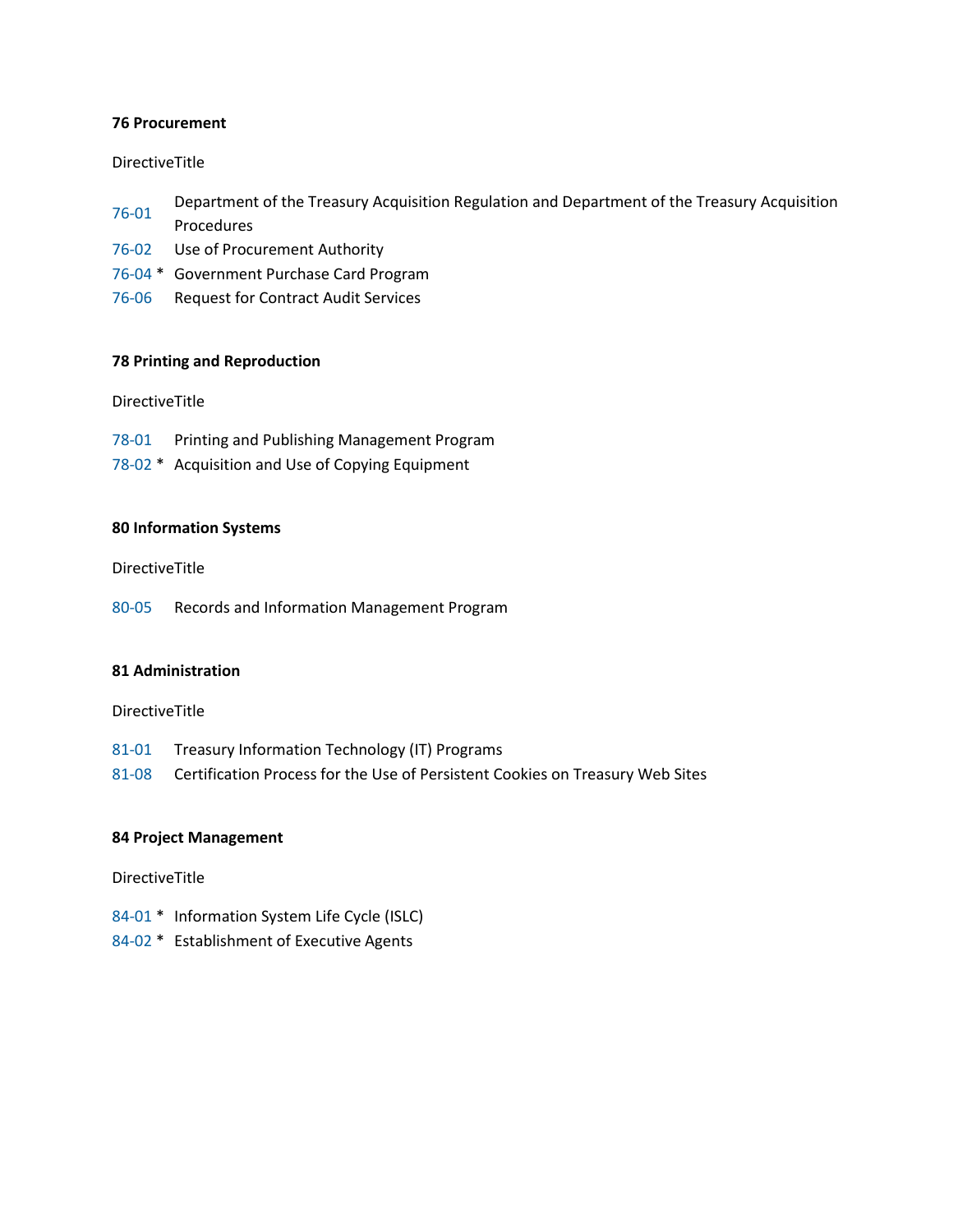#### **85 Security**

#### Directive Title

- [85-01](https://www.treasury.gov/about/role-of-treasury/orders-directives/Pages/td85-01.aspx) Department of the Treasury Information Technology (IT) Security Program
- [85-02](https://www.treasury.gov/about/role-of-treasury/orders-directives/Pages/td85-02.aspx) Software Piracy Policy
- [85-03](https://www.treasury.gov/about/role-of-treasury/orders-directives/Pages/td85-03.aspx) Authorities of the Department Chief Information Officer Respond to Information Technology (IT) Security Incidents, Threats and Vulnerabilities

## **86 Telecommunications**

#### DirectiveTitle

- [86-02](https://www.treasury.gov/about/role-of-treasury/orders-directives/Pages/td86-02.aspx) Radio Frequency Management
- [86-04](https://www.treasury.gov/about/role-of-treasury/orders-directives/Pages/td86-04.aspx) \* Authorized Use of Government Telephone Services

#### **87 Information Systems Management**

- [87-04](https://www.treasury.gov/about/role-of-treasury/orders-directives/Pages/td87-04.aspx) Personal Use of Government Information Technology Resources
- [87-05](https://www.treasury.gov/about/role-of-treasury/orders-directives/Pages/td87-05.aspx) Electronic Commerce Initiatives
- [87-06](https://www.treasury.gov/about/role-of-treasury/orders-directives/Pages/td87-06.aspx) Electronic and Information Technology (E&IT) Accessibility under Section 508 of the Rehabilitation
- Act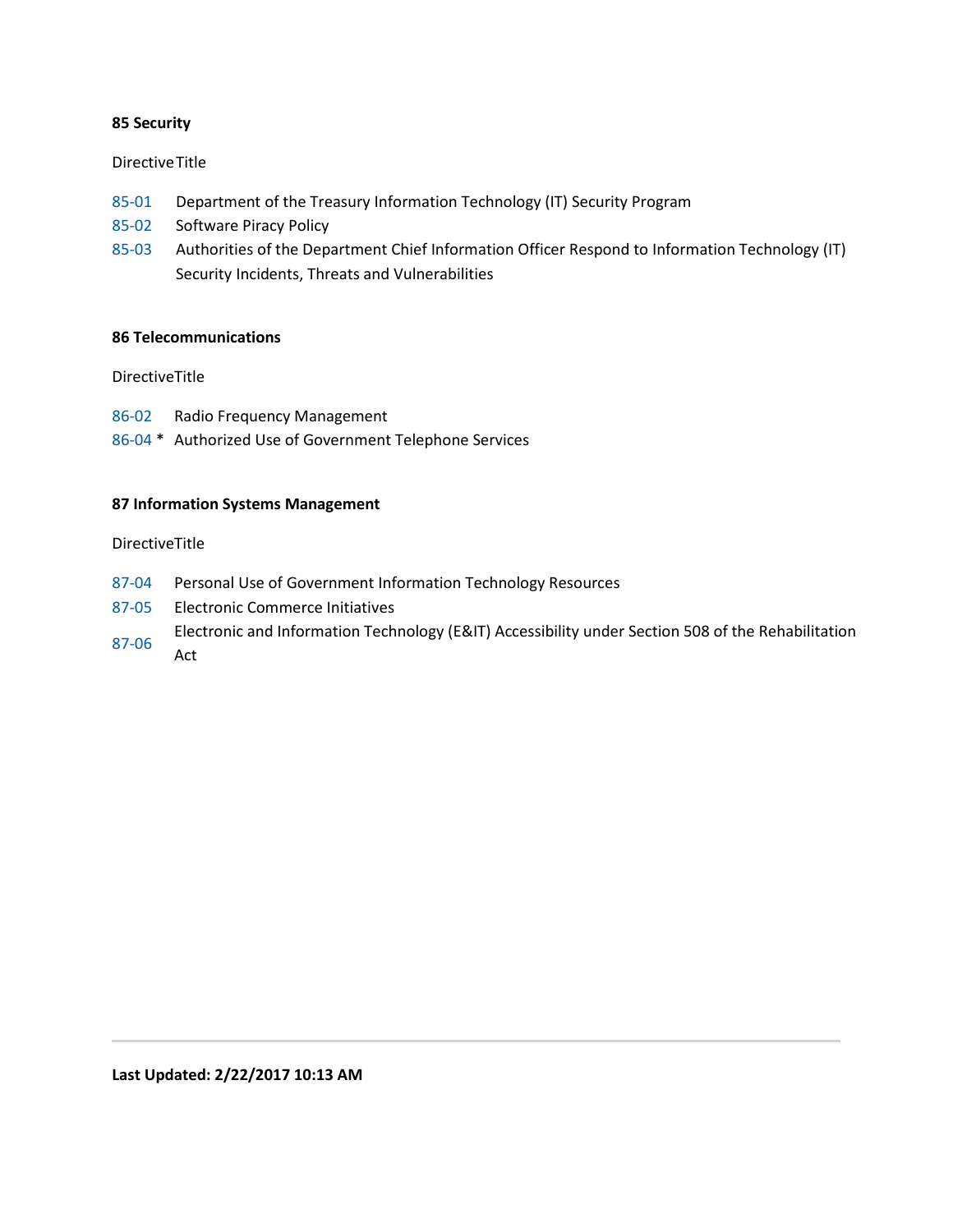# **Numerical Index of Treasury Orders**

## **KEY**

\* = Cancelled Orders

## **100 Secretary of the Treasury, Deputy Secretary, Under Secretaries**

| Order        | <b>Title</b>                                                                                 |
|--------------|----------------------------------------------------------------------------------------------|
| 100-01       | The Department of the Treasury Seal                                                          |
| $100 - 02$ * | The Office of the Inspector General and Delegation of Authority to the Inspector General     |
| 100-06       | Delegation of Authority to the Under Secretary (Domestic Finance) for the Government         |
|              | Securities Act of 1986 and Government Securities Act Amendments of 1993                      |
| 100-08       | Delegation of Authority to the Deputy Secretary of the Treasury to Make Determinations in    |
|              | Connection with Certain U.S. Mint Foreign Procurements                                       |
| $100 - 10*$  | Designation of the Under Secretary for International Affairs to Serve on the Environment for |
|              | the Americas Board                                                                           |
| $100-11$ *   | Delegation of Authority to Guarantee Loan Made to the Rhode Island Depositors Economic       |
|              | <b>Protection Corporation</b>                                                                |
| 100-12       | Delegation of Authority Relating to Treasury Advances to the District of Columbia            |
|              | Delegation of Authority Relating to the Community Adjustment and Investment Program in       |
| 100-13       | Support of NAFTA and Designation of Representative on the Community Adjustment and           |
|              | <b>Investment Program Finance Committee</b>                                                  |
| 100-14       | Designation of the Assistant Secretary for Financial Institutions to Serve on the Community  |
|              | Development Advisory Board                                                                   |
| 100-15       | Delegation of Authority Incident to Vesting Certain Iraqi Property                           |
|              | Delegation from the Secretary of the Treasury to the Secretary of Homeland Security of       |
| 100-16       | general authority over Customs revenue functions vested in the Secretary of the Treasury as  |
|              | set forth in the Homeland Security Act of 2002                                               |
| $100-17$ *   | Delegation of Authority to the Director, Bureau of Engraving and Printing, and the Director, |
|              | United States Mint, to Appoint Special Police to Various Treasury Facilities                 |

[100-19](https://www.treasury.gov/about/role-of-treasury/orders-directives/Pages/to100-19.aspx) Fifteenth Street Safety and Security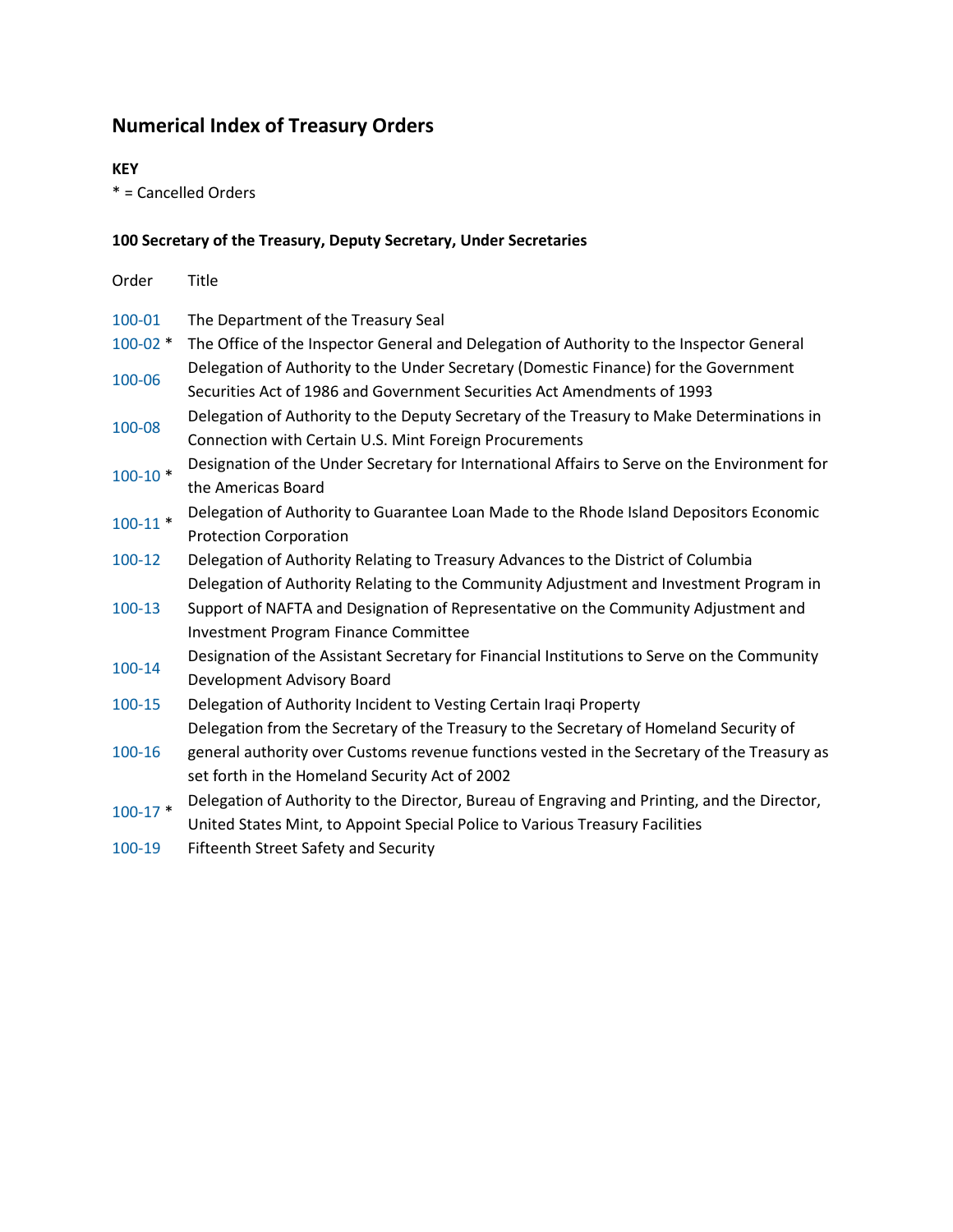## **101 Heads of Bureaus**

| Order        | Title                                                                                                                                                  |
|--------------|--------------------------------------------------------------------------------------------------------------------------------------------------------|
| $101 - 02$ * | Determining Imprest Fund Requirements                                                                                                                  |
| 101-03       | Delegation of Authority to Sign the United States Certificate of Release of a Motor Vehicle<br>(Standard Form No. 97)                                  |
| 101-04       | Delegation to Approve Publication of Recruitment Advertisements                                                                                        |
| 101-05       | Reporting Relationships and Supervision of Officials, Offices and Bureaus, and Delegation of<br>Certain Authority in the Department of the Treasury    |
| 101-06       | Formal Appointment of Treasury Officials                                                                                                               |
| $101 - 07$ * | Delegation to the Director, Bureau of Engraving and Printing, for the Production of Currency<br>Notes to Meet the Demands of the Federal Reserve Banks |
| 101-08       | Delegation of Authority to Conduct Agency Head Review of Labor Agreements.                                                                             |
|              | Delegation of Authority to Assistant Secretary (Domestic Finance) to Act for the Secretary of                                                          |
| 101-09       | the Treasury as a Member of the Board of Directors of the Pension Benefit Guaranty                                                                     |
|              | Corporation                                                                                                                                            |
| $101 - 10*$  | Establishment of the Departmental Executive Resources Board, and Departmental                                                                          |
|              | Performance Review Board                                                                                                                               |
| 101-11       | <b>Oath Administrators</b>                                                                                                                             |
| 101-12       | Delegation of Authority to Designate Certifying Officers                                                                                               |
| 101-15       | Claims for Loss or Damage to Personal Property                                                                                                         |
| $101 - 18$ * | Designation of Financial Intuitions as Depositaries of Public Money for the United States Mint                                                         |
|              | <b>Coin Consignment Programs</b>                                                                                                                       |
|              | Designation of Assistant Secretary (Management)/Chief Financial Officer to Make                                                                        |
| $101 - 19$ * | Determinations of Law Enforcement Officer Coverage/Credit Under Federal Employees'                                                                     |
|              | Retirement System (FERS) and the Civil Service Reserve System (CSRS)                                                                                   |
| 101-20       | Administering the Community Development Financial Institutions Fund                                                                                    |
| 101-21       | Delegation of Authority to Approve Death Gratuity Payments                                                                                             |
| 101-30       | Designation of "Head of Agency" for Procurement Matters                                                                                                |
| $101 - 31$ * | Requests by Departing and Former Employees to Access or Remove Documentary Materials                                                                   |
| 101-33       | Delegation of Authority to the Directors, Bureau of Engraving and Printing and United States<br>Mint, to Appoint Special Police Officers               |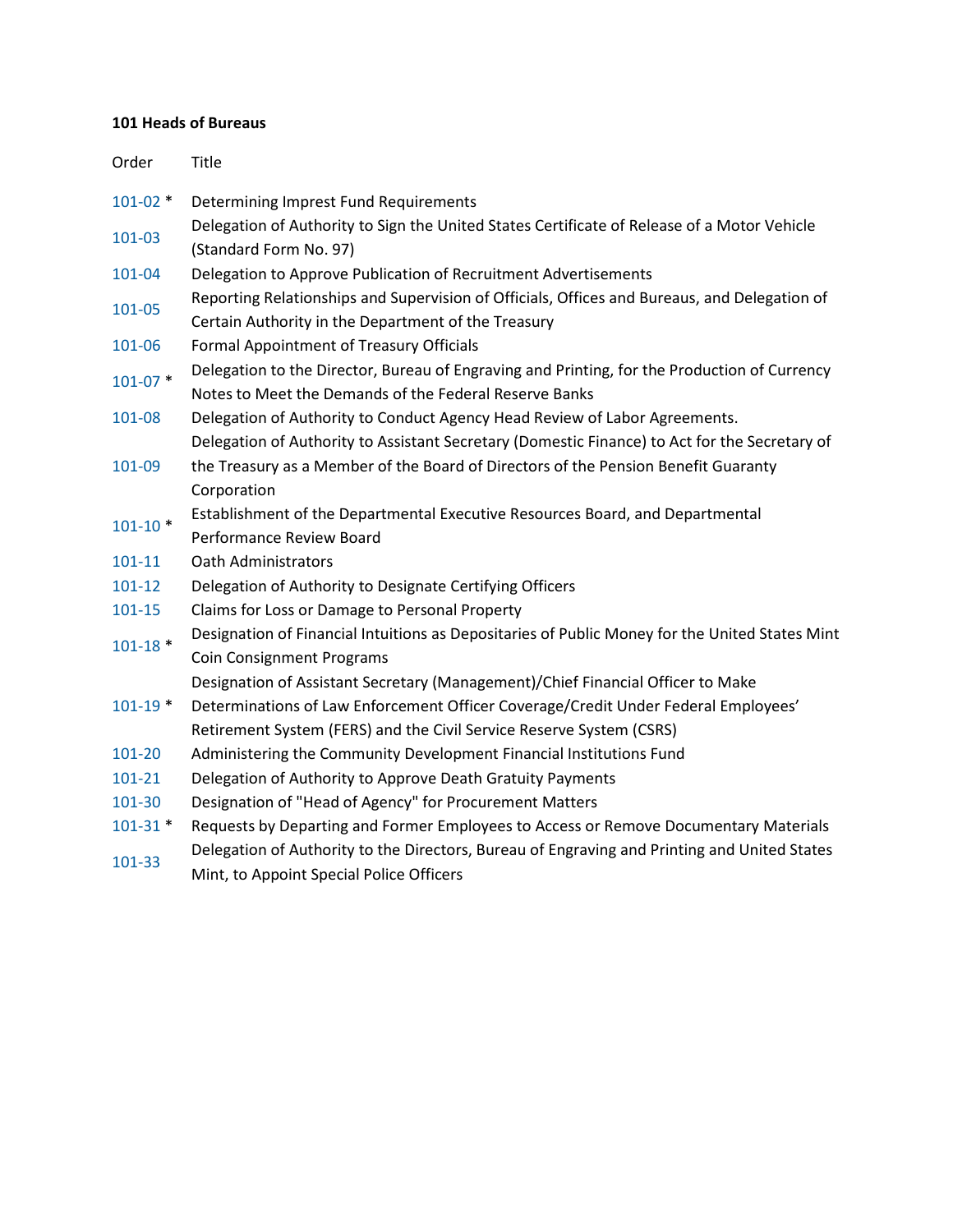# **102 Assistant Secretary (Management) & CFO**

| Order        | <b>Title</b>                                                                                      |
|--------------|---------------------------------------------------------------------------------------------------|
| 102-01       | Delegation of Authority Concerning Personnel Management                                           |
| 102-02       | Delegation of Authority Concerning Equal Opportunity Programs                                     |
| 102-05       | Maximum Entry Age for Original Appointment to a Law Enforcement Officer Position                  |
| 102-06       | Administering the Expenses for Unforeseen Emergencies of a Confidential Nature                    |
| $102 - 08$ * | Authority to Take Action with Respect to Prohibited Personnel Practices                           |
| $102 - 09$ * | Delegation of Authority to Implement Executive Order 12564, "Drug-Free Federal<br>Workplace"      |
| 102-10       | Designation of Chief Information Officer for the Department of the Treasury                       |
| 102-11       | Delegation -- Institute of American Indian Arts                                                   |
| 102-13       | Delegation of Authority Concerning Budget Matters                                                 |
| 102-14       | Delegation of Authority With Respect to the Department of the Treasury Forfeiture Fund            |
| 102-15       | Delegation of Authority to Invoke National Security Emergency Preparedness Treatment for          |
|              | <b>Telecommunications Services</b>                                                                |
| 102-16       | Delegation of Authority to the Assistant Secretary (Management) to Accept Gifts and               |
|              | Bequests to the Department of the Treasury                                                        |
| 102-17       | Delegation of Authority Concerning the Personnel Security Program                                 |
| 102-18       | Assignment of Function for Domestic Counterterrorism                                              |
| $102 - 19$ * | Delegation of Original and Derivative Classification Authority                                    |
| 102-20       | Delegation of Authority Concerning the Information Security Program                               |
| 102-22       | Delegation of Authority with Respect to the Purchase of Law Enforcement Vehicles                  |
| 102-23       | Delegation of Authority with Respect to Retirement Programs for District of Columbia<br>Employees |
| $\cdots$     |                                                                                                   |

[102-25](https://www.treasury.gov/about/role-of-treasury/orders-directives/Pages/to102-25.aspx) Delegation of Authority Concerning Privacy and Civil Liberties

# **103 Under Secretary (Domestic Finance)**

| Order  | Title                                                                                      |
|--------|--------------------------------------------------------------------------------------------|
| 103-01 | Delegation of Authority to the Under Secretary (Domestic Finance) to Serve as the          |
|        | Chairperson of the Thrift Depositor Protection Oversight Board                             |
| 103-04 | Delegation of Authority Relating to the United States Enrichment Corporation Privatization |
| 103-07 | Delegation of Authority to the Under Secretary (Domestic Finance) for Administering the    |
|        | New Markets Tax Credit Program                                                             |
| 103-08 | Establishment of and Delegation of Authority for the Troubled Asset Relief Program and     |
|        | Related Functions Pursuant to the Emergency Stabilization Act of 2008                      |
| 103-10 | Delegation Concerning Administration of the Financial Stability Oversight Board            |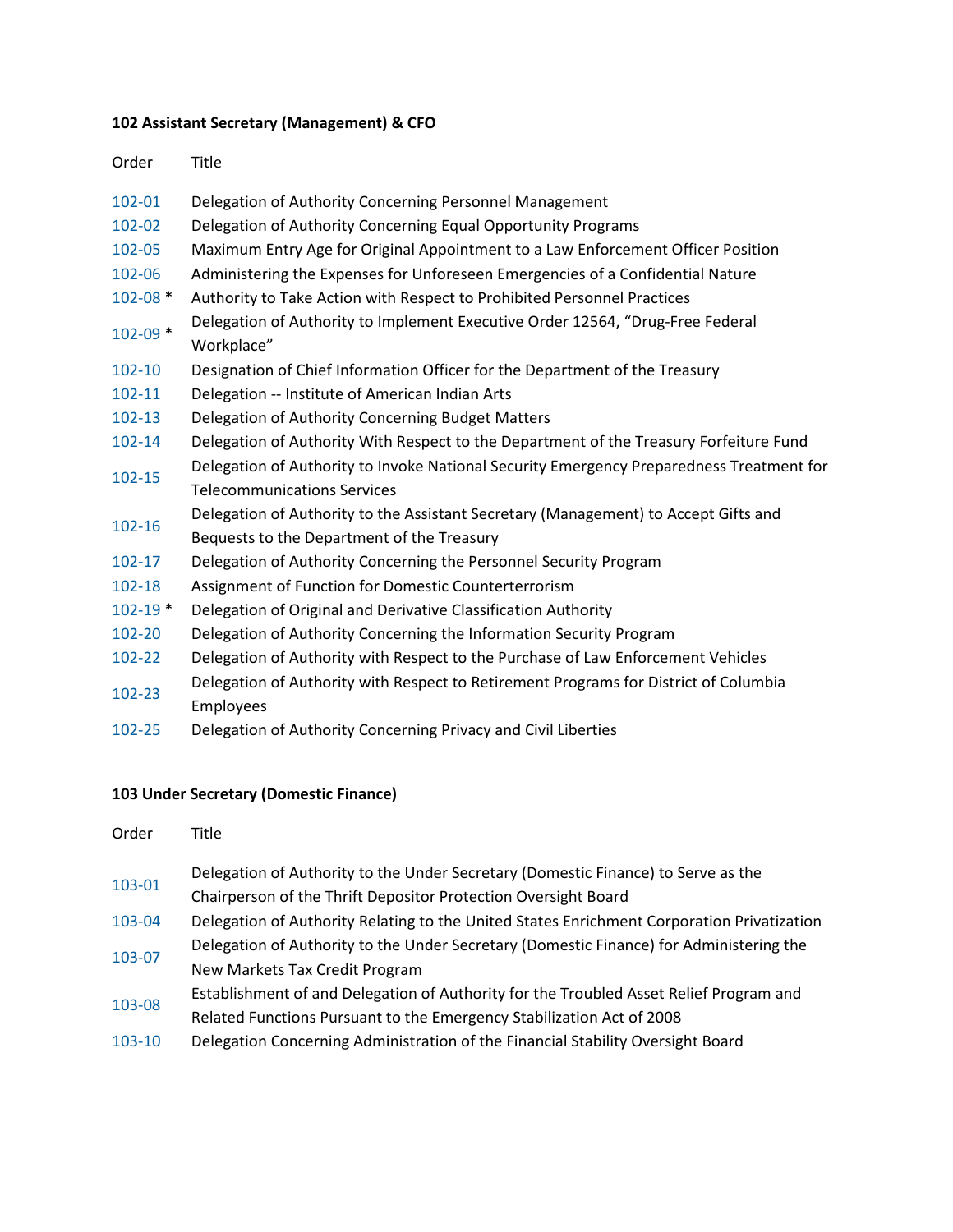## **104 Assistant Secretary (Economic Policy)**

## **105 Under Secretary (Terrorism and Financial Intelligence)**

| Order        | Title                                                                                                                      |
|--------------|----------------------------------------------------------------------------------------------------------------------------|
| 105-01       | Authority of Director, Office of Foreign Assets Control                                                                    |
| $105 - 02$ * | Authority for Technical Surveillance Countermeasures                                                                       |
| 105-03       | Delegation of Authority to the Assistant Secretary (Enforcement and Operations)                                            |
| 105-05       | Protection of Employees, Property, Operations, and Functions                                                               |
| 105-06       | Foreign Trade Zones Board Member                                                                                           |
| $105 - 08$ * | Establishment of the Financial Crimes Network                                                                              |
| $105 - 09$ * | Delegation of Authority to the Director, Office of Foreign Assets Control, with Respect to                                 |
|              | Executive Order 12817                                                                                                      |
| 105-11       | Delegation of Authority Under the Counterfeit Deterrence Act of 1992                                                       |
| $105 - 12$   | Policy on the Use of Force                                                                                                 |
| 105-13       | Policy Regarding the Disclosure to Prosecutors of Potential Impeachment Information                                        |
|              | Concerning Department of the Treasury Witnesses ("Giglio Policy")                                                          |
| $105 - 14$ * | Delegation of Authority Relating to the Payment of Amounts Based on Certain Anti-Terrorism<br>Judgments                    |
| $105 - 15$ * | Delegation of Authority under Section 5318A of Title 31, United States Code                                                |
| $105 - 16$ * | Establishment of Executive Office for Terrorist Financing and Financial Crimes and<br>Assignments of Enforcement Functions |
| 105-17       | Establishment of the Office of Terrorism and Financial Intelligence                                                        |
| 105-18       | Agreements and Arrangements with Intelligence Community Agencies                                                           |
| 105-19       | Delegation of Original Classification Authority; Requirements for Downgrading and<br>Declassification                      |

[105-20](https://www.treasury.gov/about/role-of-treasury/orders-directives/Pages/to105-20.aspx) Insider Threat Program

## **106 Fiscal Assistant Secretary**

| Order  | Title                                                                                        |
|--------|----------------------------------------------------------------------------------------------|
| 106-01 | Delegations of Authority to Act for the Secretary on Trust Fund Boards                       |
| 106-04 | Delegation Under Circular No. 930, 31 CFR 281                                                |
| 106-06 | <b>Acceptance of Gifts</b>                                                                   |
| 106-07 | Delegation of Authority to the Fiscal Assistant Secretary                                    |
| 106-08 | <b>Treasury Securities for Sale</b>                                                          |
| 106-09 | Electronic Funds and Securities Transfer Policy -- Message Authentication and Enhanced       |
|        | Security                                                                                     |
| 106-11 | Delegation of Authority to the Fiscal Assistant Secretary to Issue Regulations Governing the |
|        | Purchase, Redemption, and Refunding of Outstanding Obligations                               |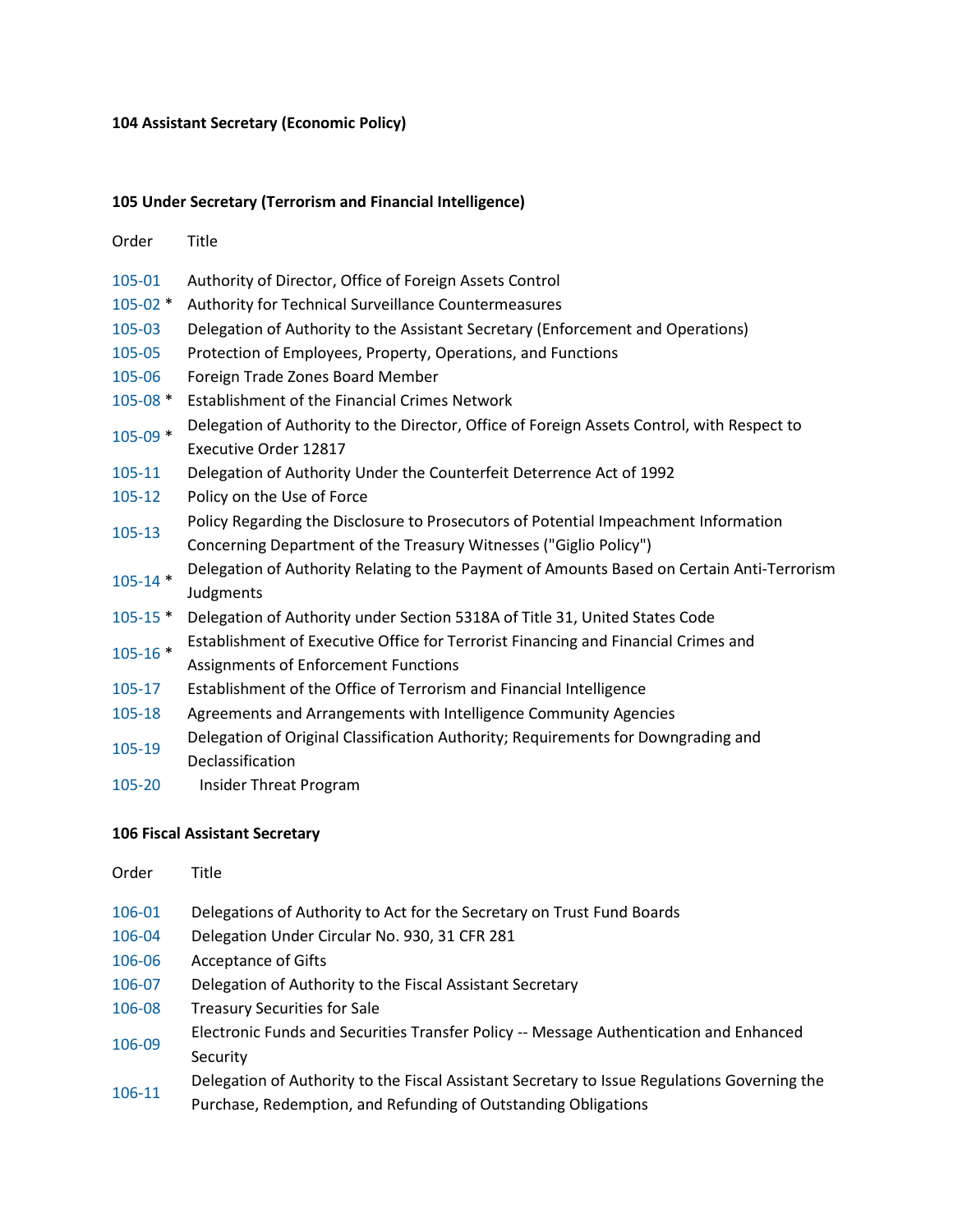#### **107 General Counsel**

| Order        | Title                                                                                      |
|--------------|--------------------------------------------------------------------------------------------|
| 107-01       | Ethics in Government Act of 1978, As Amended                                               |
| $107 - 02$ * | Authority of the General Counsel to Receive Service of Process                             |
| 107-03       | Regulations Pertaining to the Internal Revenue Law                                         |
| 107-04       | The Authority of the General Counsel                                                       |
| 107-05       | Communications with the White House Regarding Open Investigations, Adjudications, or Civil |
|              | and Criminal Enforcement Actions                                                           |
| 107-06       | Alternative Dispute Resolution                                                             |
| 107-07       | Personnel Authority over Personnel Employed by the Office of the Chief Counsel, Internal   |
|              | Revenue Service                                                                            |

#### **109 Assistant Secretary (Legislative Affairs and Public Liaison)**

| Order  | Title                                            |
|--------|--------------------------------------------------|
| 109-01 | Authority for Congressional Relations Activities |

#### **111 Assistant Secretary (Tax Policy)**

- [111-01](https://www.treasury.gov/about/role-of-treasury/orders-directives/Pages/to111-01.aspx) Issues of Tax Policy
- [111-02](https://www.treasury.gov/about/role-of-treasury/orders-directives/Pages/to111-02.aspx) Oversight for the Alcohol and Tobacco Tax and Trade Bureau, and Customs Revenue Functions

#### **112 Treasurer of the United States**

#### **113 Executive Secretariat**

- Order Title
- [113-01](https://www.treasury.gov/about/role-of-treasury/orders-directives/Pages/to113-01.aspx) \* Duties and Responsibilities of the Special Assistant to the Secretary (National Security) and the Office of Intelligence Support
- [113-02](https://www.treasury.gov/about/role-of-treasury/orders-directives/Pages/to113-02.aspx) Legislative Procedures
- [113-03](https://www.treasury.gov/about/role-of-treasury/orders-directives/Pages/to113-03.aspx) \* The Office of the Partnership in Education (PIE)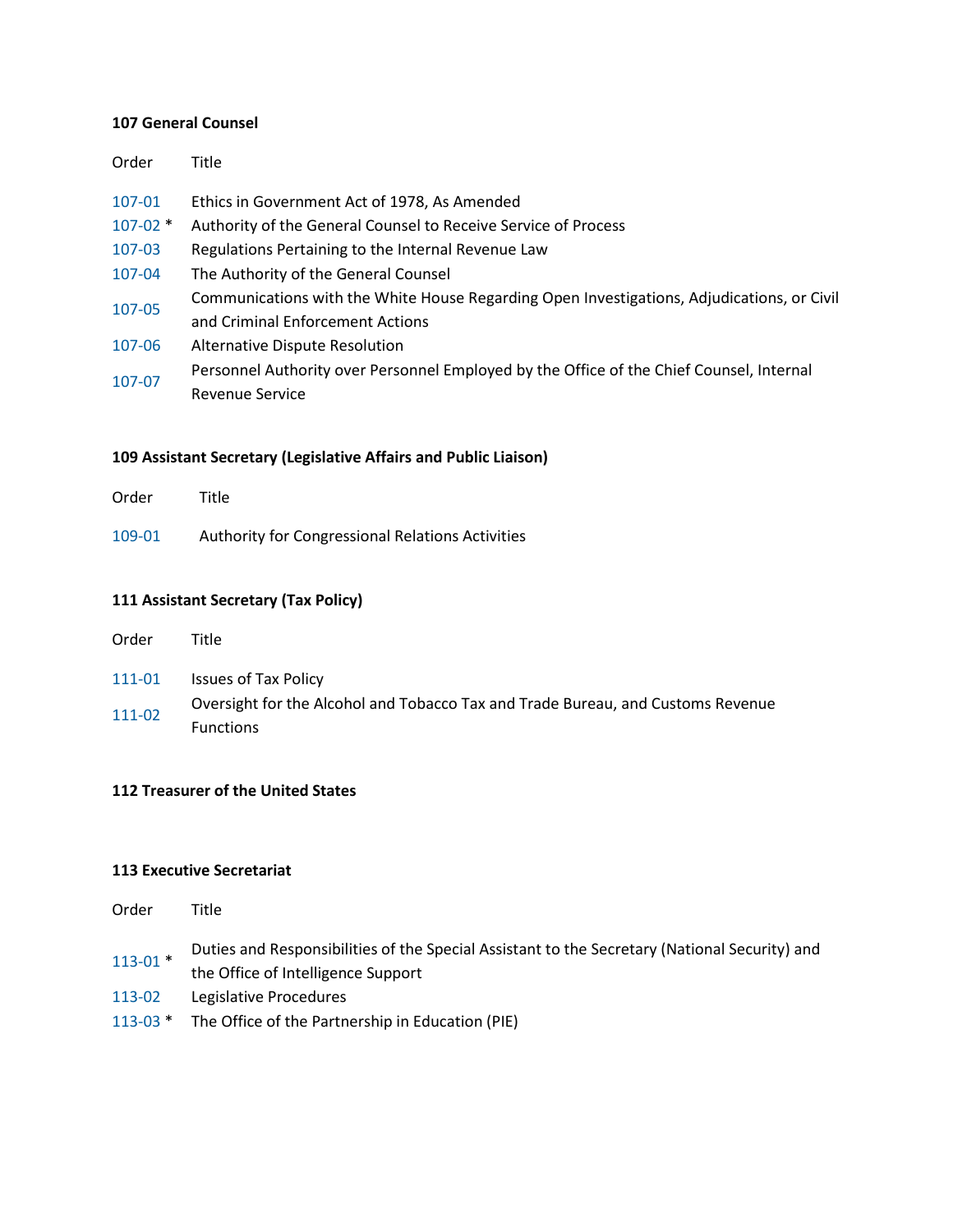#### **114 Office of Inspector General**

| Order            | Title                                                                                                                                                                                        |
|------------------|----------------------------------------------------------------------------------------------------------------------------------------------------------------------------------------------|
| 114-01<br>114-02 | Treasury Office of Inspector General<br>Delegation of Authority to the Office of Inspector General to Enforce and Investigate<br>Violations of 31 USC 333, Misuse of Treasury Name or Symbol |
|                  |                                                                                                                                                                                              |

#### **115 Office of Inspector General for Tax Administration**

| Order      | Title                                                                                                                                        |
|------------|----------------------------------------------------------------------------------------------------------------------------------------------|
| 115-01     | Office of the Treasury Inspector General for Tax Administration                                                                              |
| $115-02$ * | Delegation of Authority to the Treasury Inspector General for Tax Administration Under 31<br>U.S.C. § 333, Misuse of Treasury Name or Symbol |

## **120 Alcohol and Tobacco Tax and Trade Bureau (TTB)**

| Order        | Title                                                                              |
|--------------|------------------------------------------------------------------------------------|
| 120-01       | Alcohol and Tobacco Tax and Trade Bureau                                           |
| $120 - 04$ * | Approval of Rulemaking Documents Relating to the Alcohol and Tobacco Tax and Trade |
|              | Bureau.                                                                            |

#### **135 Bureau of Engraving and Printing**

| Order | Title |
|-------|-------|
|-------|-------|

- [135-01](https://www.treasury.gov/about/role-of-treasury/orders-directives/Pages/to135-01.aspx) Delegation of Authority and Responsibility for Destruction of Security Items
- [135-03](https://www.treasury.gov/about/role-of-treasury/orders-directives/Pages/to135-03.aspx) Revocation of Commissioner of Public Debt Authority to Approve Requests of Production of Stamps and Transfer to Bureau of Engraving and Printing Director
- [135-04](https://www.treasury.gov/about/role-of-treasury/orders-directives/Pages/to135-04.aspx) Revocation of Commissioner of Public Debt Over the Transfer of Dies, Rolls, Plates, Seals, etc. Transferred to Director, Bureau of Engraving and Printing
- [135-05](https://www.treasury.gov/about/role-of-treasury/orders-directives/Pages/to135-05.aspx) Delegation Of Authority To Determine Charges For Services Performed By The Bureau Of Engraving And Printing And Adjust Prices

#### **136 Bureau of the Fiscal Service**

Order Title

[136-01](https://www.treasury.gov/about/role-of-treasury/orders-directives/Pages/to136-01.aspx) Bureau of the Fiscal Service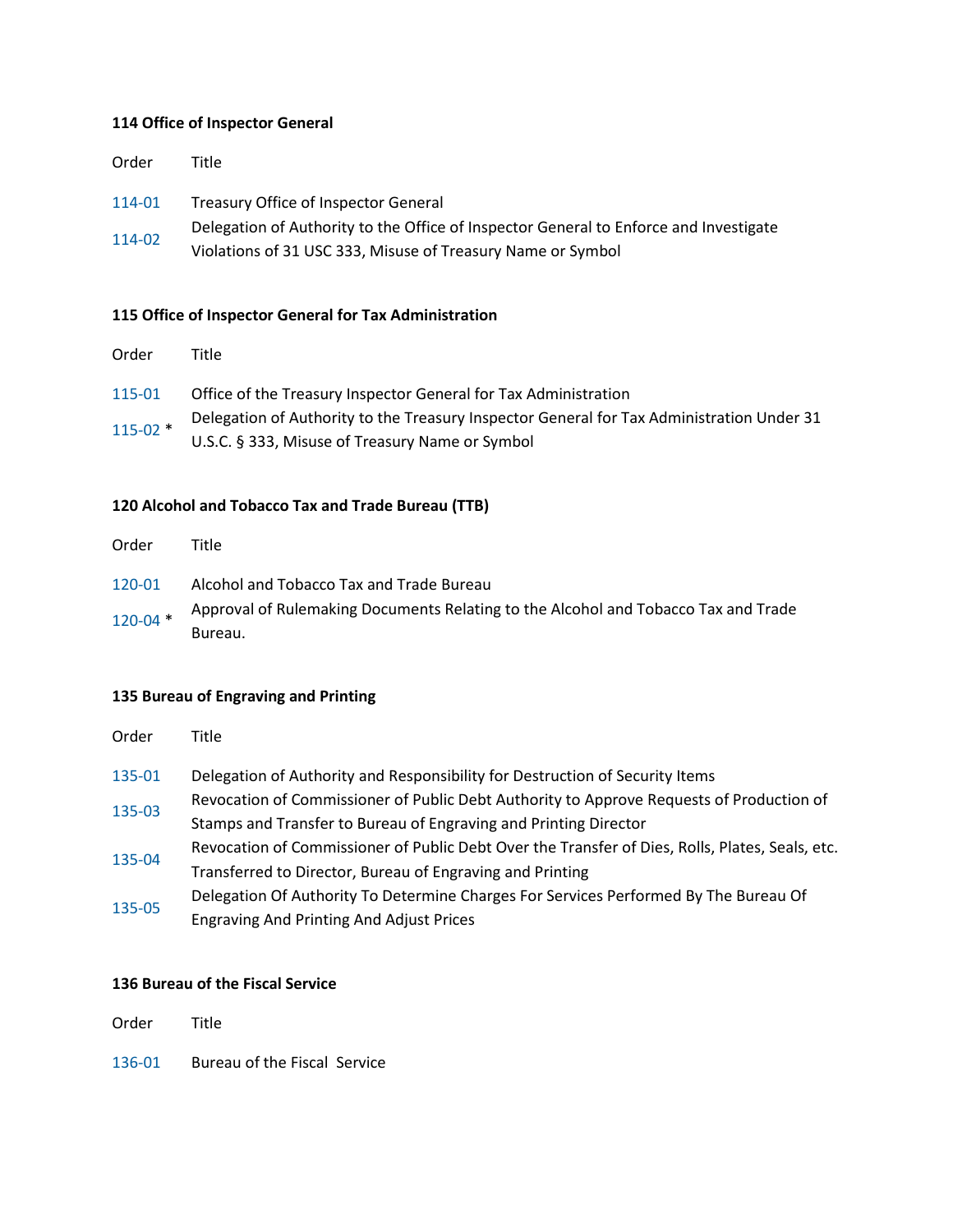# **140 Federal Law Enforcement Training Center**

Order Title

[140-01](https://www.treasury.gov/about/role-of-treasury/orders-directives/Pages/to140-01.aspx) \* Federal Law Enforcement Training Center

## **145 Financial Management Service**

| Order        | Title                                                                                   |
|--------------|-----------------------------------------------------------------------------------------|
| 145-01       | Lend-Lease Functions and Trust Fund Receipts                                            |
| 145-04       | Delegation - Allowances to Former Presidents and Widows                                 |
| $145 - 05$ * | Delegation - Disbursing Officers to Carry Cash                                          |
| 145-06       | Designation as Financial Management Service                                             |
| $145 - 07$ * | Delegation - Function of Issuing Certain Checks                                         |
| 145-10       | Remission or Waiver of Liquidated Damages                                               |
| $145 - 15$ * | Delegation of Authority to the Commissioner, Bureau of Government Financial Operations, |
|              | to Promulgate and Revise the Treasury Fiscal Requirements Manual                        |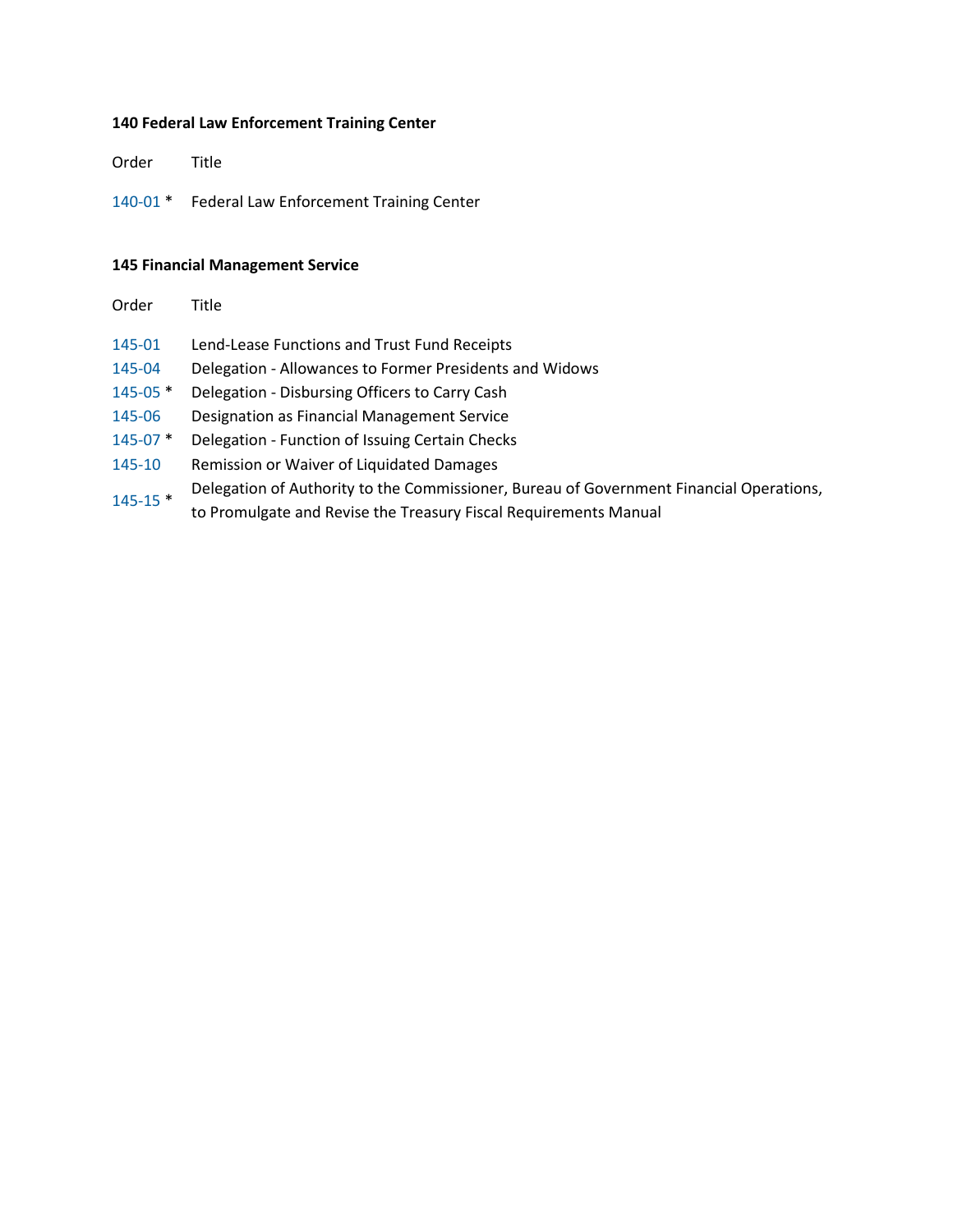#### **150 Internal Revenue Service**

Order Title

- [150-02](https://www.treasury.gov/about/role-of-treasury/orders-directives/Pages/to150-02.aspx) \* Organization and Functions of the Internal Revenue Service
- [150-06](https://www.treasury.gov/about/role-of-treasury/orders-directives/Pages/to150-06.aspx) \* Designation as Internal Revenue Service
- [150-07](https://www.treasury.gov/about/role-of-treasury/orders-directives/Pages/to150-07.aspx) \* Delegation Final Approval of Closing Agreements
- [150-08](https://www.treasury.gov/about/role-of-treasury/orders-directives/Pages/to150-08.aspx) Delegation--Authority to Approve Accounts Current
- [150-09](https://www.treasury.gov/about/role-of-treasury/orders-directives/Pages/to150-09.aspx) \* Delegation Functions Created by the Internal Revenue Code of 1954
- [150-10](https://www.treasury.gov/about/role-of-treasury/orders-directives/Pages/to150-10.aspx) Delegation--Responsibility for Internal Revenue Laws
- [150-12](https://www.treasury.gov/about/role-of-treasury/orders-directives/Pages/to150-12.aspx) \* Delegation--Publication of Advertising for Recruitment
- [150-15](https://www.treasury.gov/about/role-of-treasury/orders-directives/Pages/to150-15.aspx) Delegation--Delinquent Internal Revenue Employees
- [150-16](https://www.treasury.gov/about/role-of-treasury/orders-directives/Pages/to150-16.aspx) \* Delegation-Interest Equalization Tax Act Functions
- [150-17](https://www.treasury.gov/about/role-of-treasury/orders-directives/Pages/to150-17.aspx) \* Delegation—Act as Competent or Taxation Authority
- [150-18](https://www.treasury.gov/about/role-of-treasury/orders-directives/Pages/to150-18.aspx) \* Delegation of Authority with Respect to the Northern Mariana Islands Social Security Tax
- [150-19](https://www.treasury.gov/about/role-of-treasury/orders-directives/Pages/to150-19.aspx) Delegation -- Issuance of Immunity Orders
- [150-25](https://www.treasury.gov/about/role-of-treasury/orders-directives/Pages/to150-25.aspx) \* Delegation Commissioner of Internal Revenue
- [150-27](https://www.treasury.gov/about/role-of-treasury/orders-directives/Pages/to150-27.aspx) \* Transfer of Functions to the Internal Revenue Service Authority for the Commissioner of Internal Revenue to Undertake Certain Tax Audits and
- [150-29](https://www.treasury.gov/about/role-of-treasury/orders-directives/Pages/to150-29.aspx) \* Checks to Furnish Tax Return Information Related Thereto for Assistant Secretary (Administration) and Others

[150-33](https://www.treasury.gov/about/role-of-treasury/orders-directives/Pages/to150-33.aspx) Delegation of Authority to Certify the Travel of Internal Revenue Service Employees Under

- Section 162(a) of the Internal Revenue Code of 1986, as Amended
- [150-35](https://www.treasury.gov/about/role-of-treasury/orders-directives/Pages/to150-35.aspx) Delegation Referral of Criminal Matters from the Internal Revenue Service to the Department of Justice
- [150-39](https://www.treasury.gov/about/role-of-treasury/orders-directives/Pages/to150-39.aspx) \* Delegation of Authority to Act as Competent or Taxation Authority for Possessions of the United States

#### **155 U.S. Mint**

| Order    | Title                                                                                         |
|----------|-----------------------------------------------------------------------------------------------|
|          | 155-04 * Delegation – Minting of Clad Coins                                                   |
| 155-05 * | Delegation – Purchase of Metal for Coinage                                                    |
| 155-06   | Delegation of Authority to the Director, United States Mint, Under 31 U.S.C. § 333, Misuse of |
|          | <b>Treasury Name or Symbol</b>                                                                |